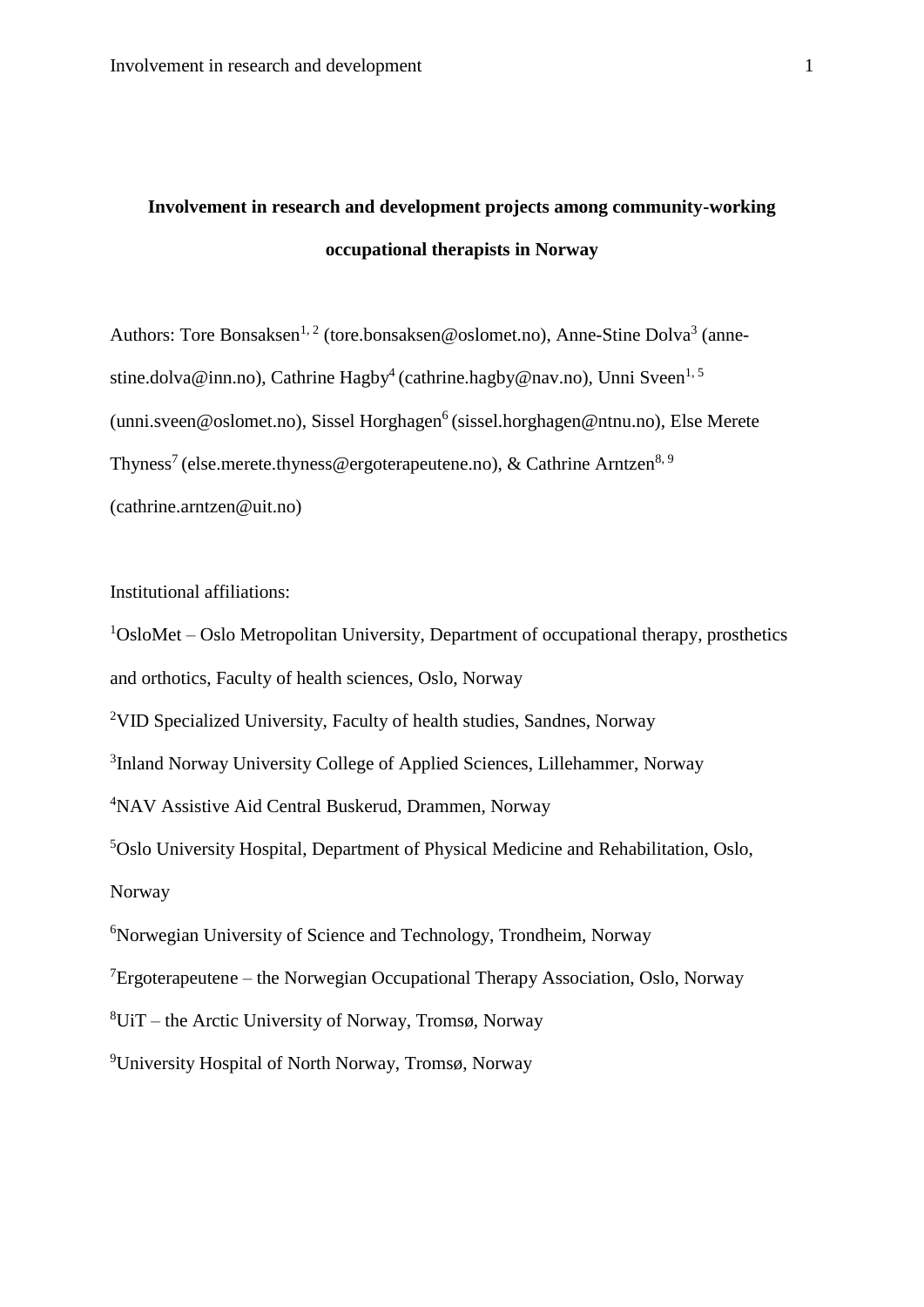Corresponding author: Tore Bonsaksen, OsloMet – Oslo Metropolitan University, Department of occupational therapy, prosthetics and orthotics, Faculty of Health Sciences, PO Box 4 St. Olavs Plass, 0130 Oslo, NORWAY. E-mail [tore.bonsaksen@oslomet.no](mailto:tore.bonsaksen@oslomet.no) tel. +47 67 23 66 11.

Funding: The study received funding from Ergoterapeutene (the Norwegian Occupational Therapy Association).

Disclosure of interest: The authors report no conflict of interest.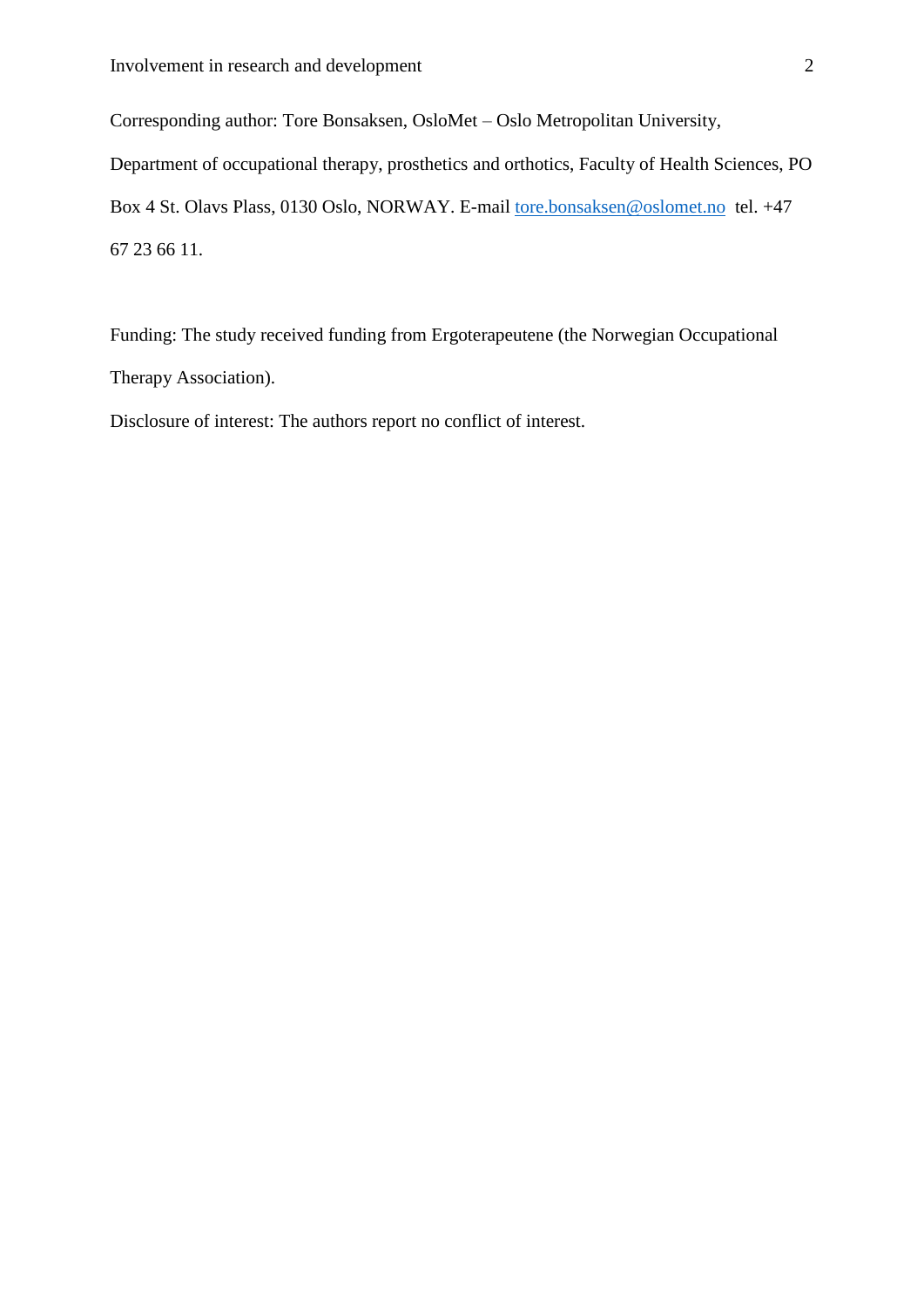### **Abstract**

A cross-sectional descriptive survey was conducted  $(n = 561)$ . Almost half of the participants took part in research and development projects. Being involved in research and development was associated with lower age, having further education, and higher levels of work experience. The current and prioritized research topics were reablement and assistive technology. The study implies that community-working occupational therapists are largely involved in research and development, or eager to become involved.

*Keywords*: assistive technology, community-based, project involvement, reablement, research and development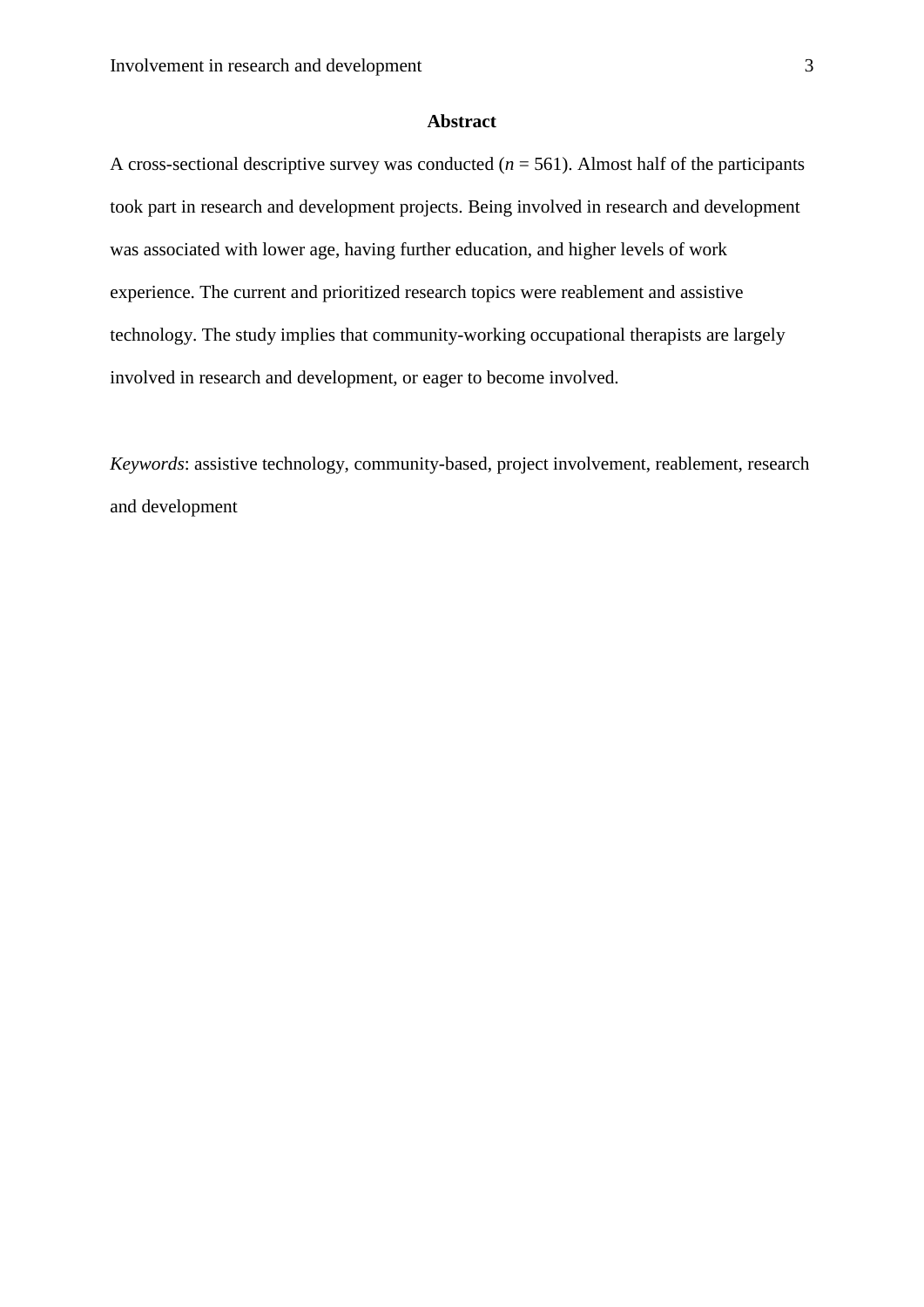In Norway, the organization of healthcare services is changing (Department of Health, 2008-2009), and the ongoing changes are instigated by a combination of factors. First, the demographic composition of the population has more people reaching the older age groups (Andreassen, 2010). Second, the illness panorama in the population has evolved over the last decades (Norwegian Institute of Public Health, 2014). Fewer people have conditions that require high-intensity hospital treatment, whereas an increasing number of people are affected by long-term or chronic illnesses that require competent self-management and low-intensity healthcare services in the communities (Lerdal & Fagermoen, 2011). In fact, Aas and Grotle (2007) investigated sociodemographic and clinical characteristics of clients using communitybased occupational therapy services and found that numerous types of chronic and severe diseases were represented with some disorders resulting in musculoskeletal impairment, activity limitations as well as participation restrictions. Third, in relation to changes in the population, there is a political drive towards increasing the extent and quality of communitybased health services in the municipalities (Department of Health, 2008-2009; Hagen, 2011). Accordingly, the time spent in hospitals should be reduced to a minimum, and healthcare should largely be provided in the patients' local context.

An increasing proportion of services will be provided in the communities. These changes are expected to have marked implications for occupational therapists over the next few years (Arntzen et al., 2018; Dolva et al., 2018; Stigen, Bjørk, & Lund, 2018; Stigen, Bjørk, Lund, & Småstuen, 2018). Moreover, since 2020 will be the year of transition from being an optional to becoming a mandatory municipal service (The Parliament's committee for health, 2015-2016), there will be an increased need for occupational therapists in the municipalities and the general transfer of tasks from hospital-based to community-based services will require community-working occupational therapists to adapt. Adaptation can be enhanced by increasing competence in relevant areas and by playing a part in shaping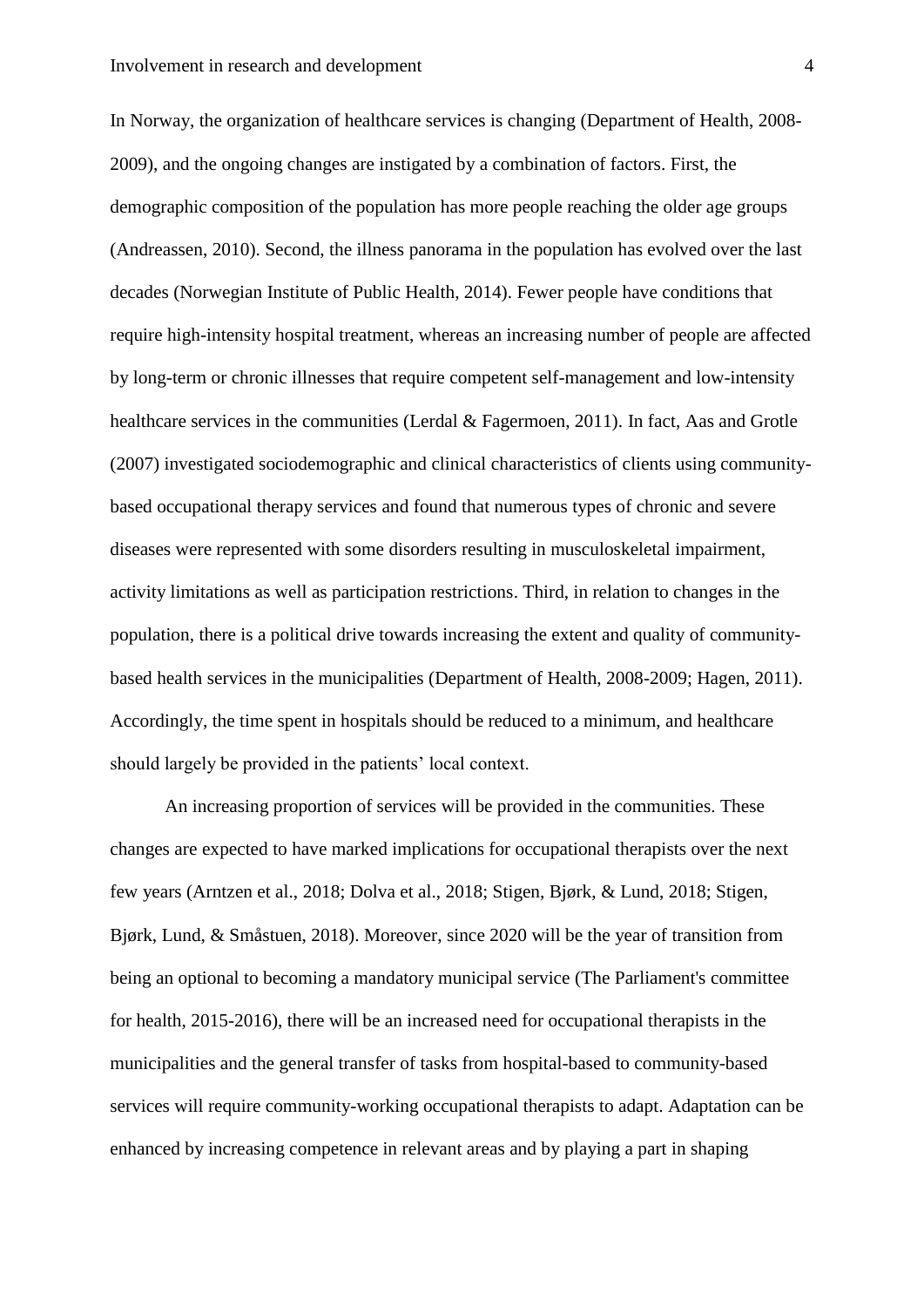community-based services for the future. To meet the changing demands, therapists also need to be able to communicate and interact effectively with a range of user groups and professional groups (Dolva et al., 2018).

In response to the changing context of healthcare practice in the municipalities, novel ways of organizing and delivering community-based occupational therapy services need to be developed and researched. Related to this need, two issues arise. Identifying what aspects of community-based services are explored among the municipality-working occupational therapists themselves is related, although not identical, to asking about research priorities. In 2015, research priorities were investigated among mental health clinicians in Australia (Hitch & Lhuede, 2015). It was found that clinicians had four main research priorities: working in an occupation-focused way, clients' experience of therapy groups, factors that may increase clients' engagement in occupation, and engaging patients who are admitted to inpatient wards in meaningful and positive occupation. In Norway, a similar study of municipality-working occupational therapists revealed that several areas were perceived as needing increased research efforts (Gramstad & Nilsen, 2017). Specifically, studies concerned with cognitive impairments, assistive technology, chronic fatigue, and the cost-effectiveness of occupational therapy services and reablement were highly prioritized in the sample. Reablement is synonymous to the term 'restorative care', which is more commonly used in the USA (Baker, Gottschalk, Eng, Weber, & Tinetti, 2001), and describes home-based, goal-oriented intervention provided by a coordinated multidisciplinary team to home-dwelling elderly with functional decline. However, studies of community-working occupational therapists' involvement in research and development activities appear to be lacking.

While 'research' refers to the systematic inquiry to obtain new knowledge, 'development' generally refers to the systematic application of existing knowledge to develop or improve processes or products. Thus, while research might produce knowledge concerning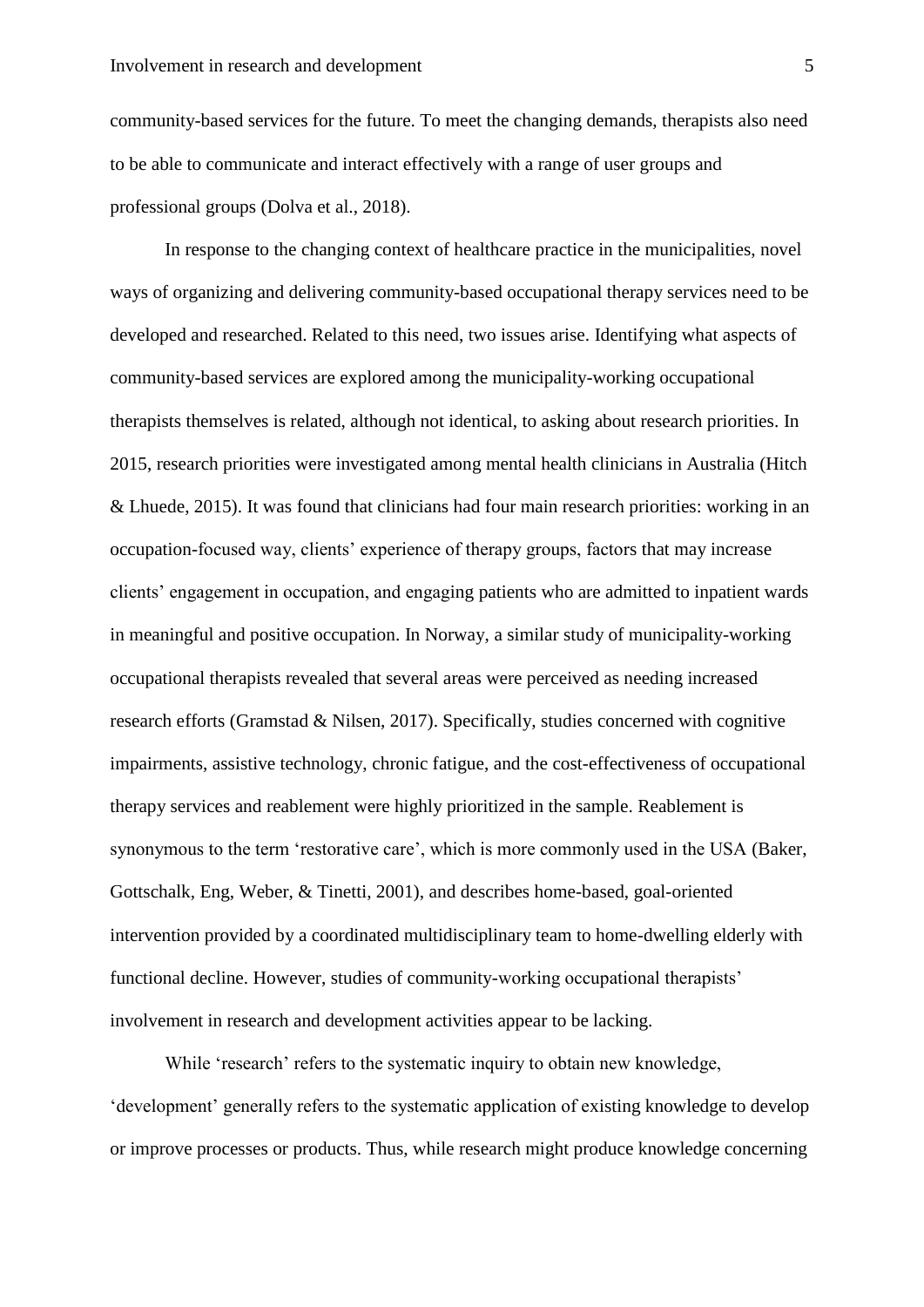the effects of an intervention, development would be needed to translate this knowledge into new modes of practice in clinical settings. Notwithstanding their differences, we have not come across research studies that have examined factors associated with occupational therapists' involvement in either research or development projects. Involvement in research and development activities is needed if the profession is to increase its overall research capacity. Increasing the capacity for research is consistent with the explicit priorities in the USA (American Occupational Therapy Association, 2011), and is the aim of a currently undertaken project within the World Federation of Occupational Therapists (World Federation of Occupational Therapists, 2018). For individual therapists, involvement in research and development is often desirable, since the process of carrying out such tasks is highly autonomous and the resulting knowledge is generally empowering for those who can access it. However, occupational therapists' access to groups within which research and development is conducted is likely to be restricted. Formal education and competence give cause to such restrictions (Molander & Terum, 2008), but there may also be other mechanisms involved in deciding who gets to participate in research and development, and who does not.

As a first step toward building research on occupational therapy in community-based practice, one might study the occupational therapists' own involvement in research and development activities. Considering the nature of higher education; that is, qualifying for complex and demanding tasks that require a substantial level of self-reflection and independence (Molander & Terum, 2008), one might assume that higher levels of education would increase the possibility of joining a research group or taking a role in a development project. Similarly, more work experience also increases competence, and would likely improve the prospects of becoming part of such developmental activities. However, these are assumptions needed to be tested empirically. Thus, the primary aim of the study was to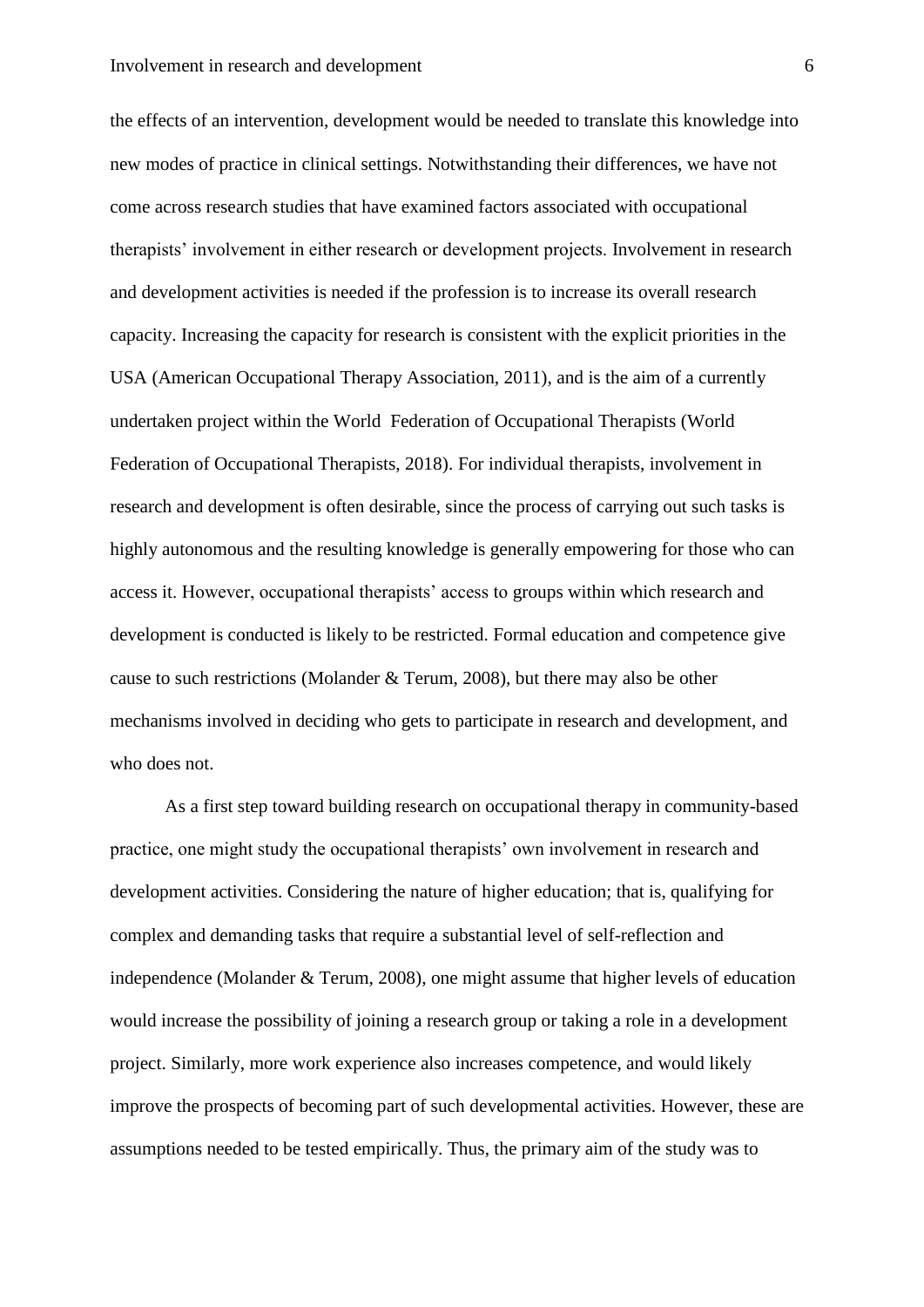investigate involvement in research and development projects, and factors associated with such involvement, among community-working occupational therapists in Norway. Secondly, we aimed to classify and rank topics for ongoing and desired research and development projects according to their frequency.

#### **Methods**

#### **Design**

The study had a cross-sectional survey design, and is a sub-study of a larger survey conducted in May 2017 (Dolva et al., 2018). Participants were informed that participation was voluntary and anonymous, and completing the survey was considered informed consent. Approval for the study was obtained from the Norwegian Centre for Research Data (project number 52827).

#### **Participants**

Participants were occupational therapists working in community-based practice in Norway. The inclusion criterion 'working in community-based practice' implied being employed by a municipality (local public administration level, like a city or a district), or by a subsection of a municipality with a wide range of tasks and work areas included. Community-based practice would be consistent with practicing mostly in clinical settings, while a minority of the participants would also be involved in managerial tasks (Dolva et al., 2018).

The membership list of Ergoterapeutene (the Norwegian Association of Occupational Therapists) was used to identify relevant participants. Request for participation was sent to 1767 of the 1833 occupational therapists known from the member list to be eligible for participation, the difference owing invalid e-mail addresses of recipients, possibly a result of recent changes in employment. Of the 1767, 561 occupational therapists (31.8 %) opted to participate in the study. The age and gender distribution in the sample ( $M = 42.2$  years,  $SD =$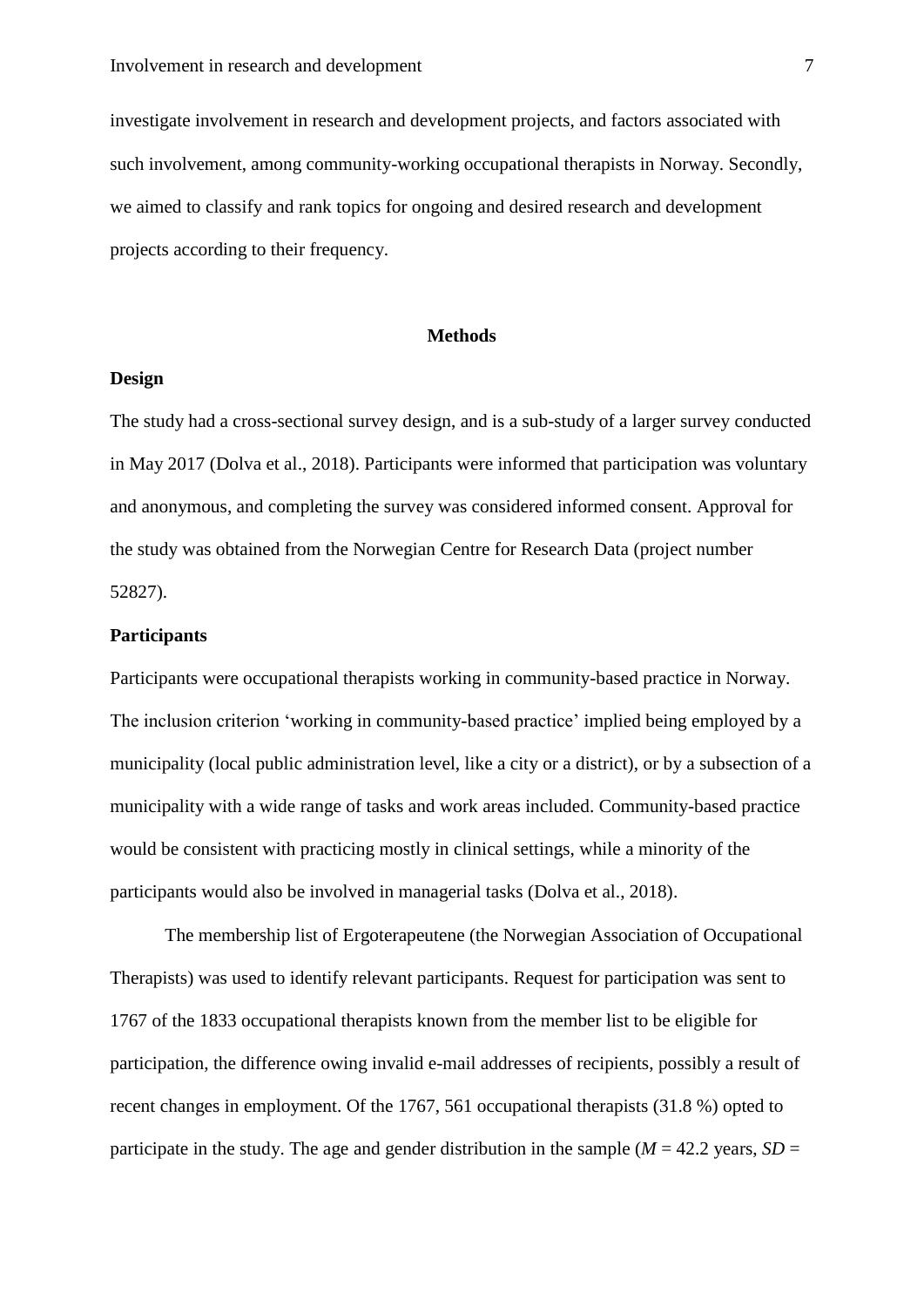11.5 years, age range 22-66 years, 92.9 % women) was similar to that of the identified population ( $M = 41.2$  years,  $SD = 11.7$  years, age range 22-68 years, 92.0 % women). Thus, in these respects we considered the population to be well represented by the sample who took part in the survey.

#### **The survey**

Based on the ongoing changes in Norwegian healthcare, with more emphasis being placed on community-based services, a questionnaire was developed to explore a range of aspects related to the practice and context of community-working occupational therapists. The development of the survey tool was based on the researchers' literature review and experience as researchers and therapists, and the tool is available from the authors upon reasonable request. The survey topics covered sociodemographic information, education level, work experience, aspects related to the municipalities, and aspects of the participants' practice and interprofessional collaboration. A draft of the questionnaire was set in "EasyFact", an electronic survey program. Seven randomly chosen occupational therapists working in rural or urban community practices agreed to pretest the electronic draft version of the questionnaire. Based on their experiences the questionnaire was revised. The revisions included adding more questions and probes; ensuring that all relevant response options were included; and phrasing of questions to prevent ambiguity. On behalf of the project group, an e-mail with link to the online survey and invitation to participate was sent through Ergoterapeutene. Two reminders were given to non-responders to the initial survey distribution, after one and two weeks, respectively. The survey was closed after three weeks, and all data were transferred to the project group.

#### **Measures**

Age and work experience was registered in years (continuous variable). However, for the multivariate analysis (see below) these were transformed into categorical variables with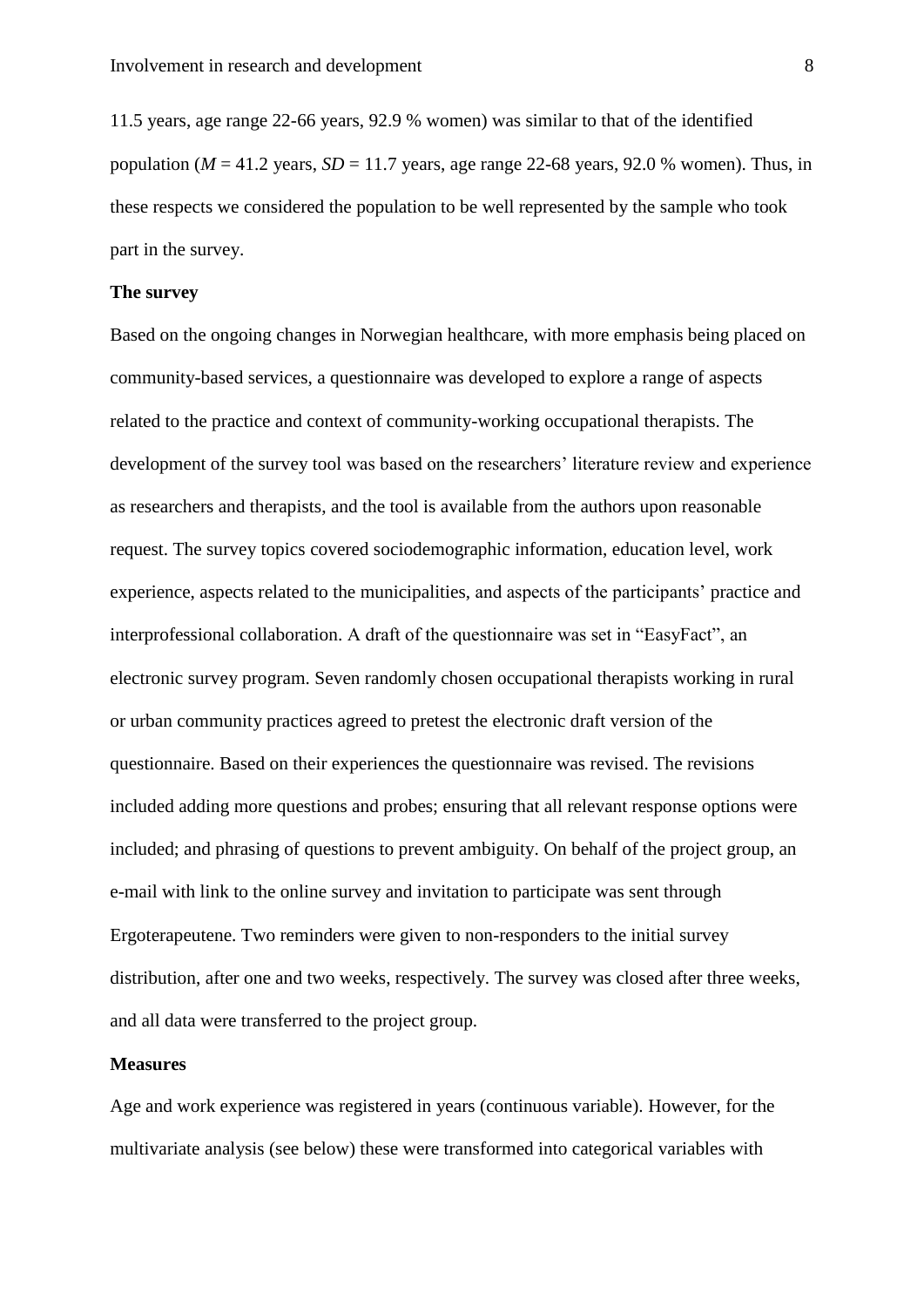several levels. Age was transformed into age groups  $\leq 30$  years (1), 31-40 years (2), 41-50 years (3), 51-60 years (4), and  $> 61$  years (5). Work experience was transformed into groups with experience  $\leq 5$  years (1), 6-10 years (2), 11-15 years (3), 16-20 years (4), 21-25 years (5), 26-30 years (6), and  $\geq$  31 years (7). The remaining variables were registered as dichotomous, categorical variables: Gender (male  $= 0$ , female  $= 1$ ), education level (bachelor's level = 0, master's level = 1), having further education (no = 0, yes = 1), job change during the last year (no = 0, yes = 1), physically located together with other occupational therapists (no = 0, yes = 1), and full-time employment (no = 0, yes = 1). In the Norwegian context, 'having further education' means having completed more higher education after the completion of the bachelor's degree education program, although not a full master's degree program. All Norwegian occupational therapy education programs are threeyear undergraduate level (bachelor's degree) programs.

Involvement in research and/or development project was measured with the participants' response to the question: "Do you take part in research and/or development projects as part of your current employment?" Affirming responses indicating involvement was coded 1, whereas non-affirming responses indicating non-involvement was coded 0. Similarly, being leader of the project was coded 1, whereas not being the project leader was coded 0. Those currently involved in project work were asked one open-ended question: "What is the topic of your current project?" Those not involved in project work were asked whether or not they would like to be involved in such work (no  $= 0$ , yes  $= 1$ ), and those wanting to be involved were asked to state which topic they would like to explore in their desired project (open-ended question).

## **Data analysis**

The computer program SPSS for Windows was used for all statistical analyses (IBM Corporation, 2016). The data were analyzed descriptively, using frequencies and percentages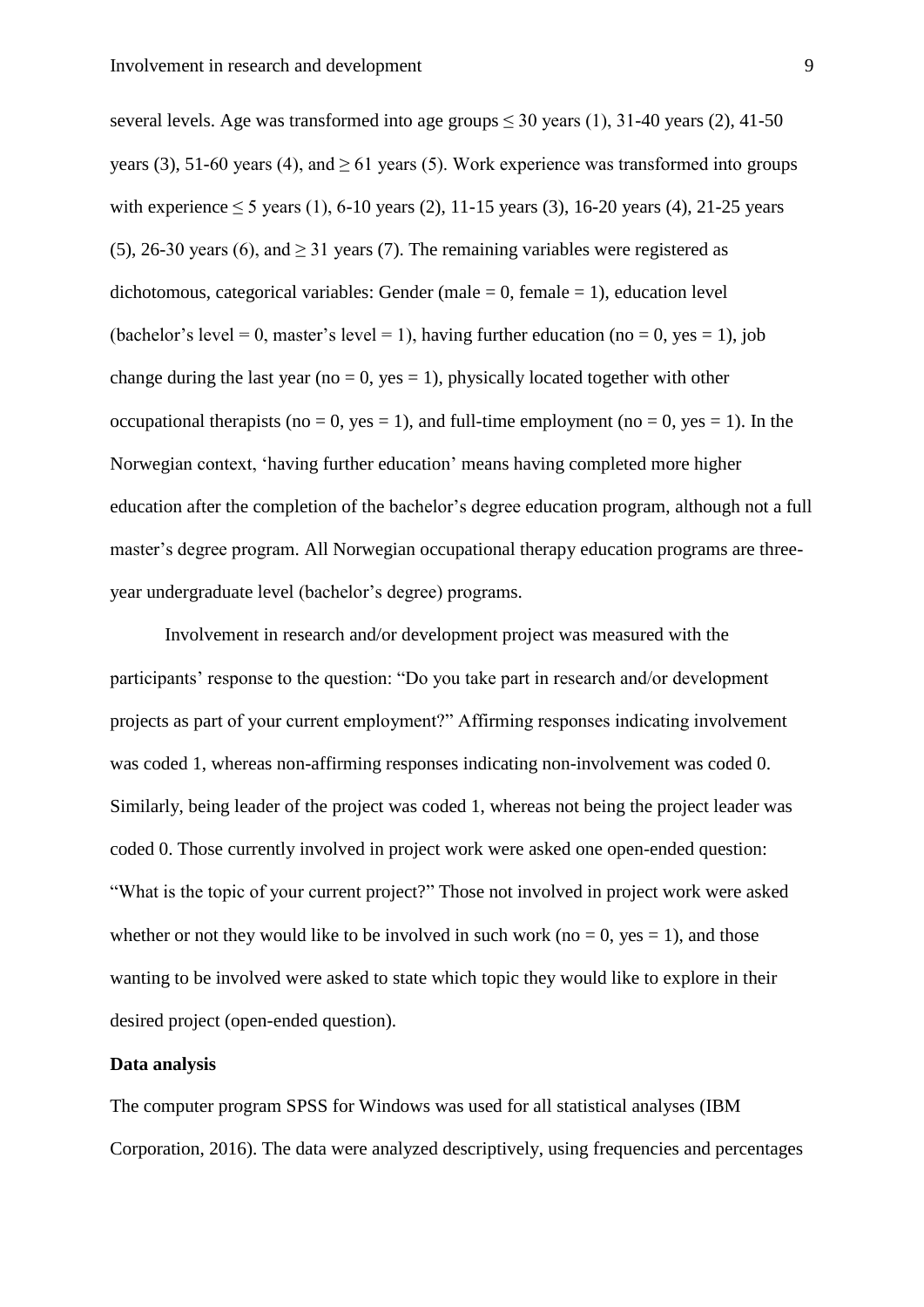for categorical variables and means and standard deviations for continuous variables. To investigate differences between occupational therapists participating in development projects and those who did not, independent *t*-tests and Chi-square tests were used for continuous and categorical variables, respectively. A multivariate logistic regression analysis was performed, using development project involvement as outcome and all of the independent variables entered in one block: age (categorical), gender, further education, work experience (categorical), job change during the last year, job location together with other occupational therapists, and full-time employment. The purpose of this analysis was to assess how change in each of the independent variables would increase or decrease the odds of being involved in research or development project work, while adjusting for the effect of the other independent variables. Effect sizes in the logistic regression analysis were calculated as odds ratio (OR). The level of significance was set at  $p < 0.05$ . To the open-ended questions, a content analysis was performed with the aim of reducing a large number of response categories into fewer, higher-level categories. Subsequently, the resulting categories were ranked according to their frequency.

#### **Results**

#### **Group comparisons**

Two hundred and forty-five participants (43.7 %) reported that they were involved in research and development project work as part of their current job. Of these, 74 (30.2 %) reported being the leader of the project. In Table 1, participants who were involved in a project are compared against those who were not. Compared to those not involved in research and development project work, those who were involved were older  $(p < 0.05)$  and had more work experience ( $p < 0.001$ ). They had more often further education ( $p < 0.001$ ) and had more often full time employment ( $p < 0.05$ ).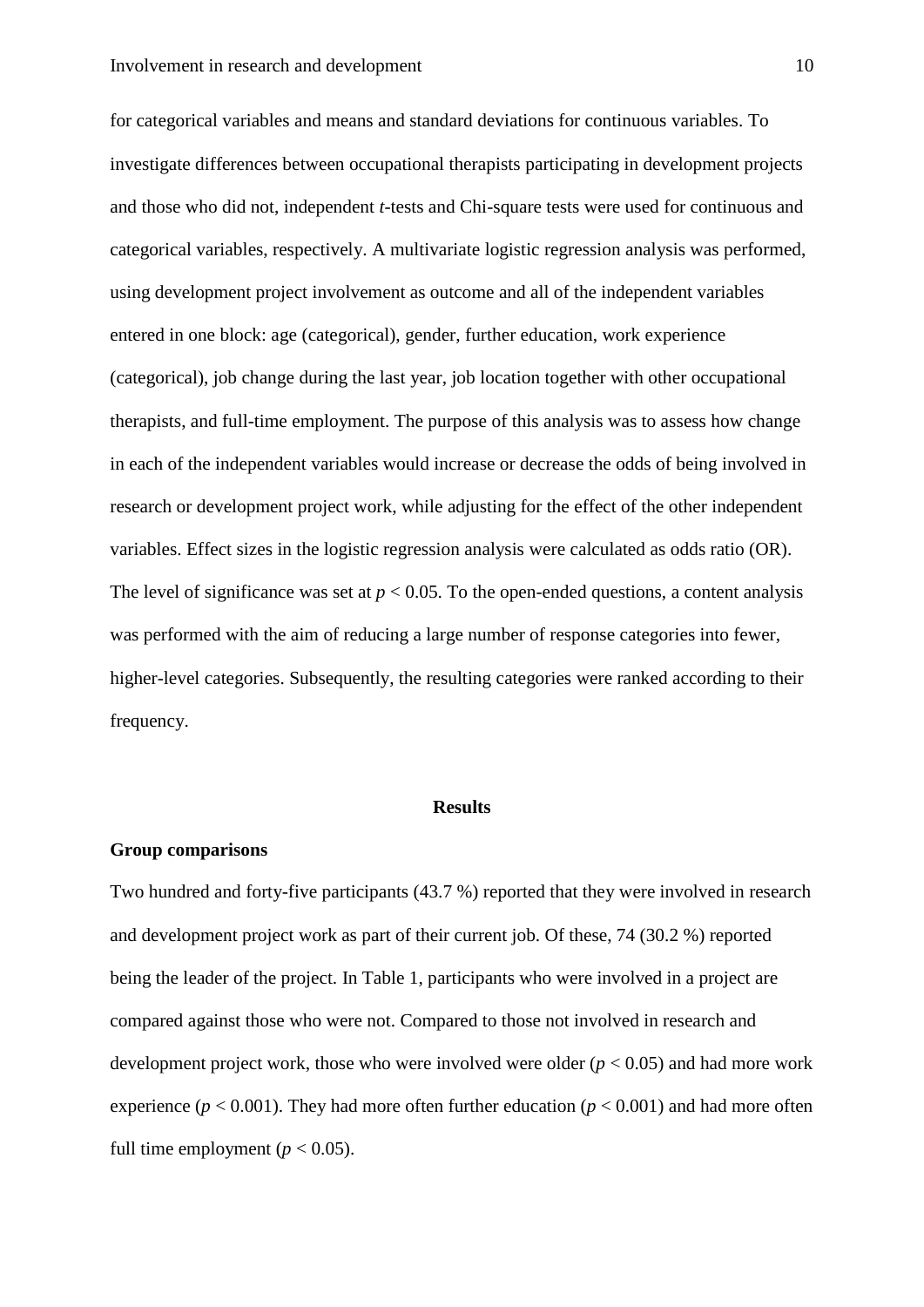#### TABLE 1 ABOUT HERE

#### **Adjusted associations with involvement**

The results from the multivariate logistic regression analysis is shown in Table 2. The full model was statistically significant. Three variables were directly related to involvement in research and development project work, while controlling for the effects of the remaining variables. The odds for being involved in project work decreased by each increase in age group (OR =  $0.68$ ,  $p < 0.01$ ) whereas the odds increased by having further education (OR = 2.66,  $p < 0.001$ ) and by higher levels of work experience (OR = 1.44,  $p < 0.001$ ).

# TABLE 2 ABOUT HERE

### **Categories of current projects**

Table 3 shows the results of the content analysis and displays categories, areas and examples of the projects in which the 245 participants were involved. Six participants did not state their project topic, rendering 239 responses for analysis. Eight categories were classified and ranked, including one category of 'other'. The three most frequently occurring project categories were community-based services, reablement and assistive technology.

## TABLE 3 ABOUT HERE

## **Categories of desired projects**

Of the 316 participants not currently involved in project work, 220 (69.6 %) reported that they wanted to be involved in such work. Table 4 shows the results of the content analysis related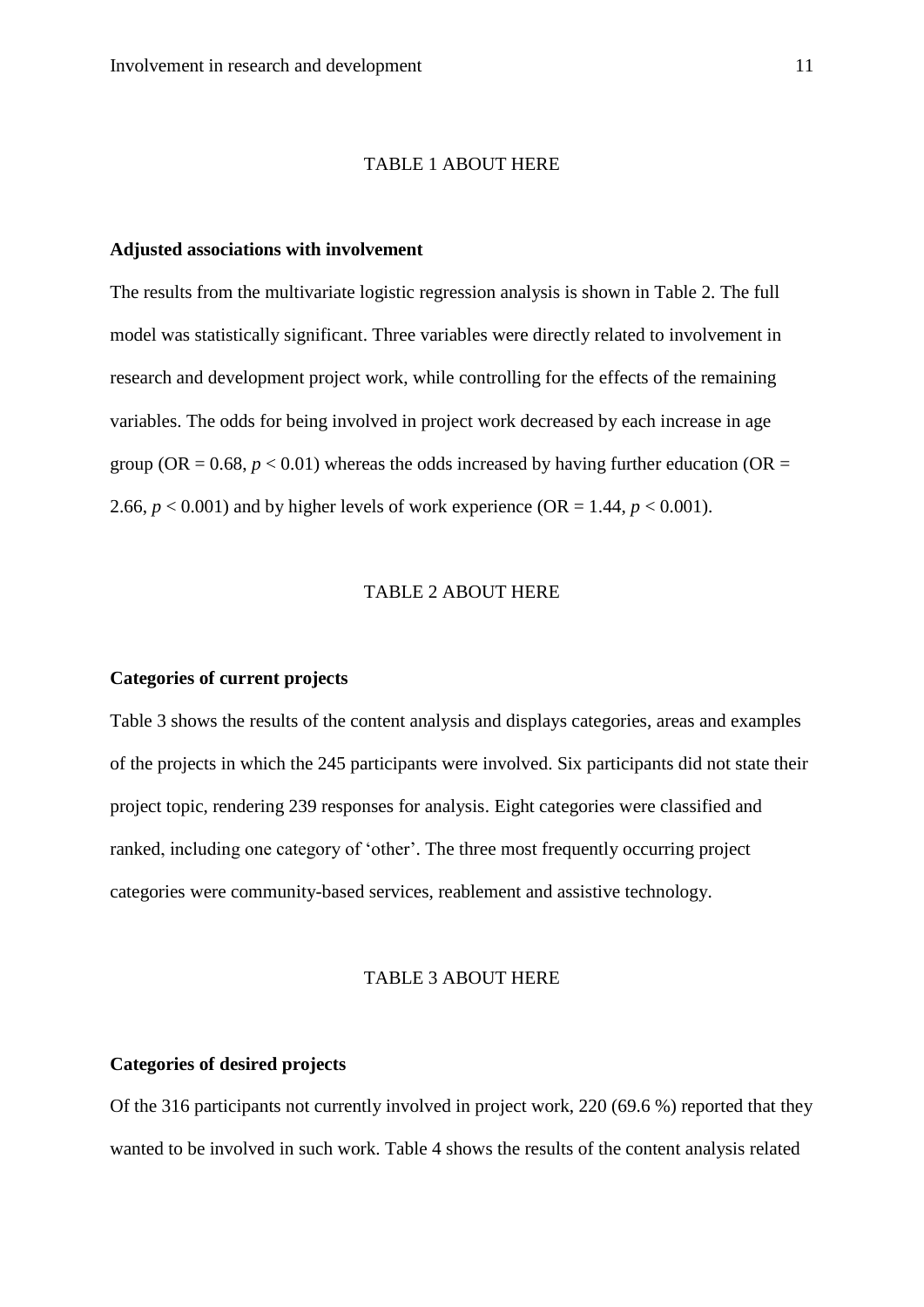to desired topics for projects among the participants who wanted to become involved. One hundred and two participants (46.4 %) did not respond to the question concerning desired project topic, rendering 118 responses for analysis. Nine topic categories were classified and ranked, including one category of 'other'. The three most frequently occurring topics were reablement, assistive technology, and children and youth.

### TABLE 4 ABOUT HERE

#### **Discussion**

This study aimed to investigate involvement in research and development projects among community-working occupational therapists in Norway. We found that almost half (43.7 %) of the participants took part in such activities, whereas just over half of them (56.3 %) did not. Of those who did not participate, a majority (69.6 %) wanted to become involved. Being involved in project work was associated with lower age, having further education, and higher levels of work experience. Reablement and assistive technology were current topics for research and development projects among those who were involved in such projects, and prioritized topics among those who were not.

The ongoing developments in the healthcare sector in Norway implies that many of the tasks traditionally solved within the hospitals are, to an increasing extent, transferred to the municipalities (Department of Health, 2008-2009). High quality occupational therapy practice should be based on research and development (Taylor, 2007), and the same applies to the provision of high quality occupational therapy services in the municipalities. Due to the lack of comparable research studies, the interpretation of the study results is not straightforward. However, it appears positive that almost half of the sample reported that they took part in ongoing research and development projects, and that 30 % of those participating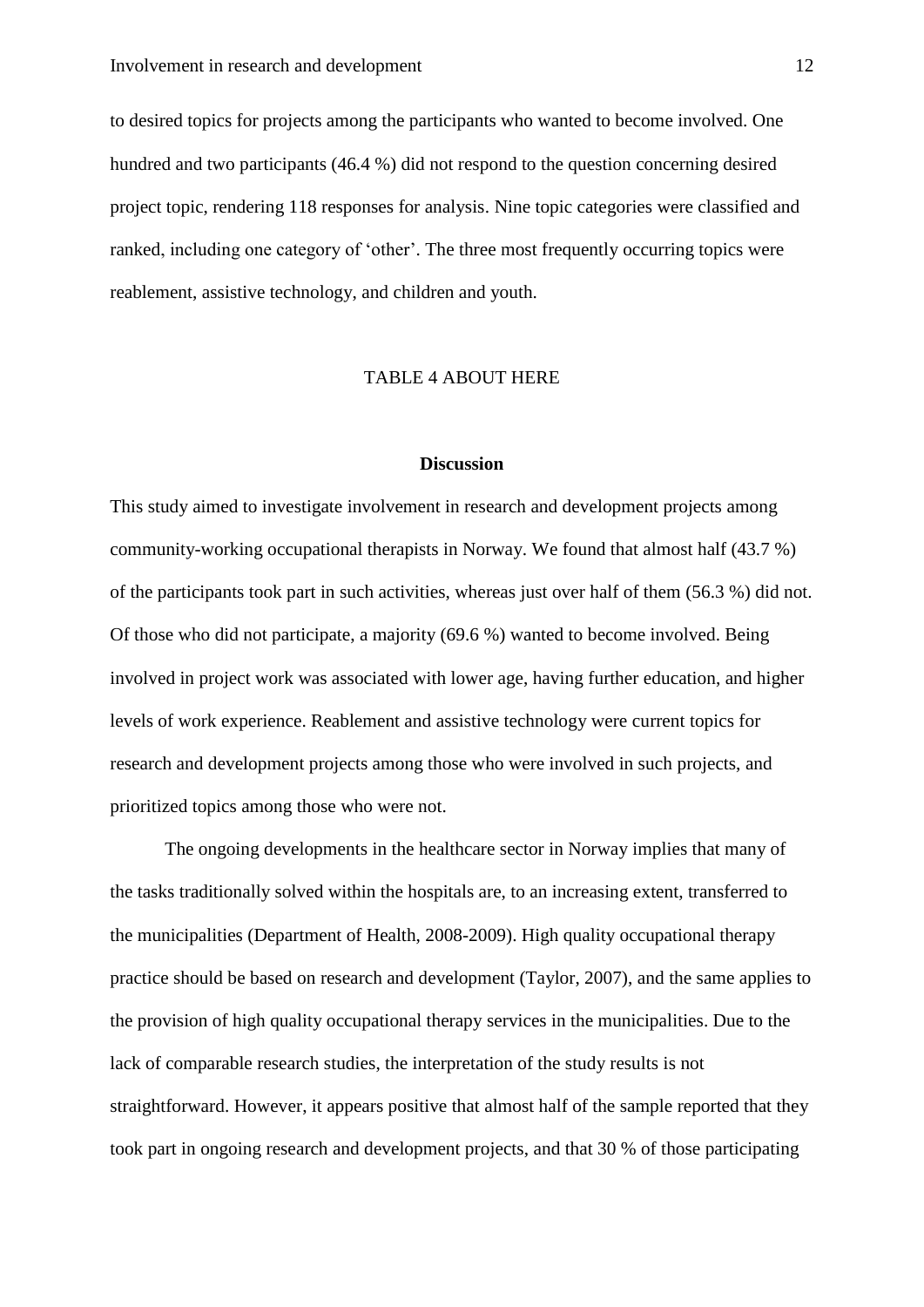reported to be the project leader. Yet another uplifting aspect is that as many as 70 % of those not participating in project work, had a desire to do so. Since project-oriented work is often considered an extra burden, adding to the occupational therapists' workload (Arntzen et al., 2018), this is a positive outcome. . For service leaders and managers in the municipalities, this indicates that, in general, occupational therapists in community-based practice possess motivation to get involved, and stay involved, in research and development efforts related to their current practice. It might also be important to sustain the occupational therapists' motivation by providing opportunities for their involvement in such activities.

In line with the expectations, involvement in project work was associated with having further education and higher levels of work experience. Formal education indicates a certain level of competence, and as such, it is supposed to ease the person's way into tasks that require higher levels of knowledge and skills (Molander & Terum, 2008) including research and development projects. As opposed to the mainly theoretical competence that comes from formal higher education, work experience is the main route to practical, experience-based competence. However, both forms of acquiring competence are valuable starting points for research and development projects. In fact, collaboration between academics and practitioners on concrete projects has in several countries been viewed as particularly valuable for developing partnerships between different segments of the profession, and for reducing the research-practice gap (Bonsaksen, Celo, Myraunet, Granå, & Ellingham, 2013; Brown, 1994; Crist & Kielhofner, 2005; Crist, Muñoz, Hansen, Benson, & Provident, 2005; Kielhofner, 2005a; Kielhofner, 2005b; Pranger & Brown, 1990). Thus, the detected associations between further education, more work experience, and project involvement seem logical.

Having a master's degree, however, was not significantly associated with participating in research and development. Although this could be viewed as surprising, it should be noted that the number of participants in the sample holding a master's degree was small (see Table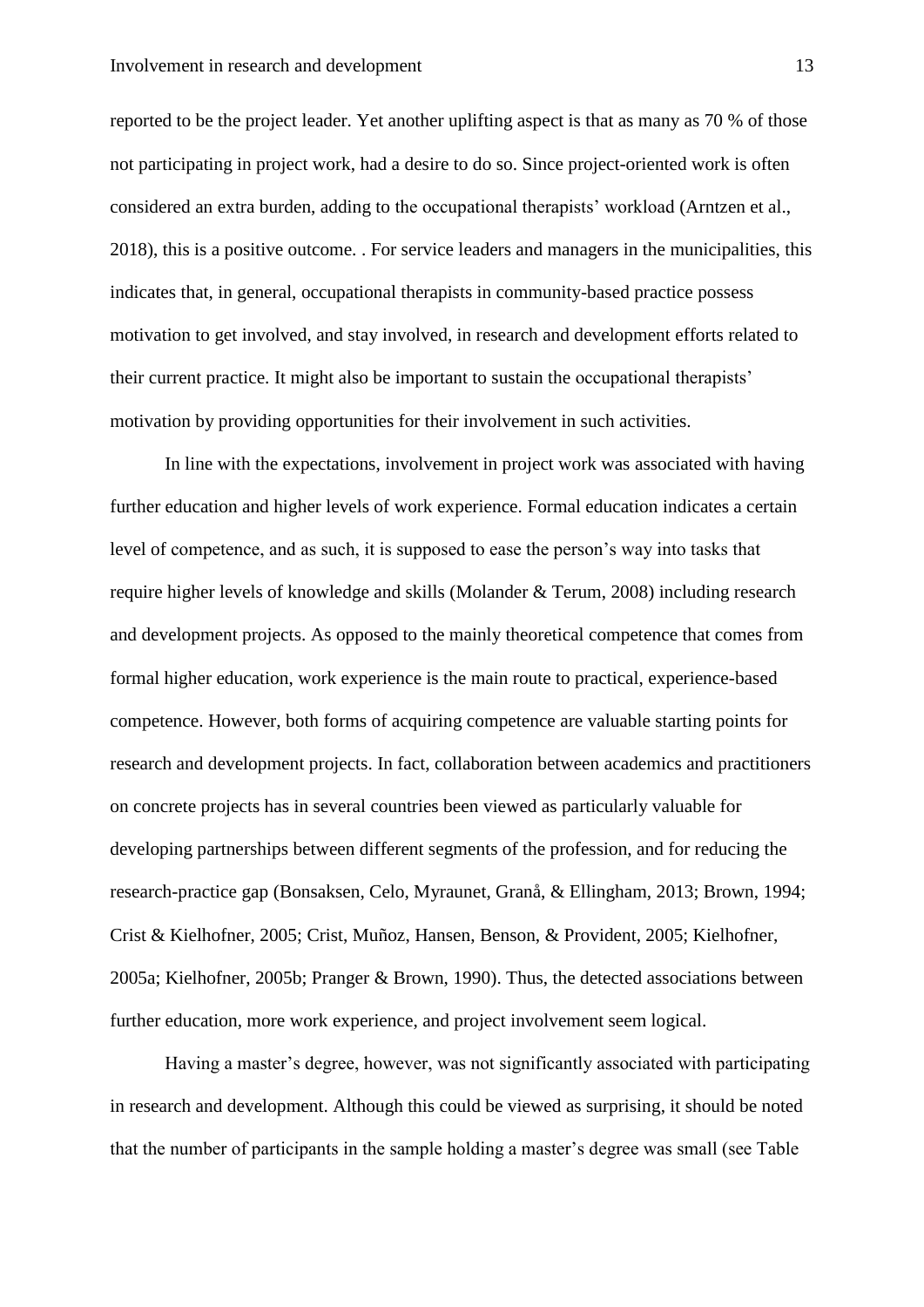1). The absent association between higher educational degree and involvement in research and development may therefore be a random effect of the sample composition (Bowling, 2009). As more master's degree programs relevant for Norwegian occupational therapists have developed lately, in particular master's degree programs in occupational therapy and occupational science, we would expect more occupational therapists in the country to obtain a master's degree over the next few years. Future research may explore the impact of a higher educational degree on the occupational therapists' composition of work assignments.

On the other hand, lower age group was associated with involvement in project work among the participants (see Table 2). For each increase in age group, the odds for reporting project involvement decreased by 32 %. Thus, notwithstanding the apparently logical association between higher age and more work experience, only work experience was associated with increased chances of project involvement. In and of itself, higher age decreased the chances. The negative association might be explained by different attitudes toward self-presentation and self-promotion in different age groups. Older persons may be more modest in their self-presentation compared to younger persons, and may therefore be more reluctant towards taking on tasks and positions in research and development. Moreover, the content of, and expectations related to, occupational therapy education have evolved over the decades. Thus, older therapists who received their education many years ago may not have been expected to become involved in research or development.

Alternatively, the association might be explained by a lower level of capacity or ambition among older participants. Involvement in research and development projects often involves working long hours and with a tight schedule to be able to fit in all of the desired activities. The capacity, as well as the motivational drive to work hard in order to pursue ambitions, may have been lower among the older participants. Ambition and generativity among the younger participants, and perhaps reconciliation with status quo and the goals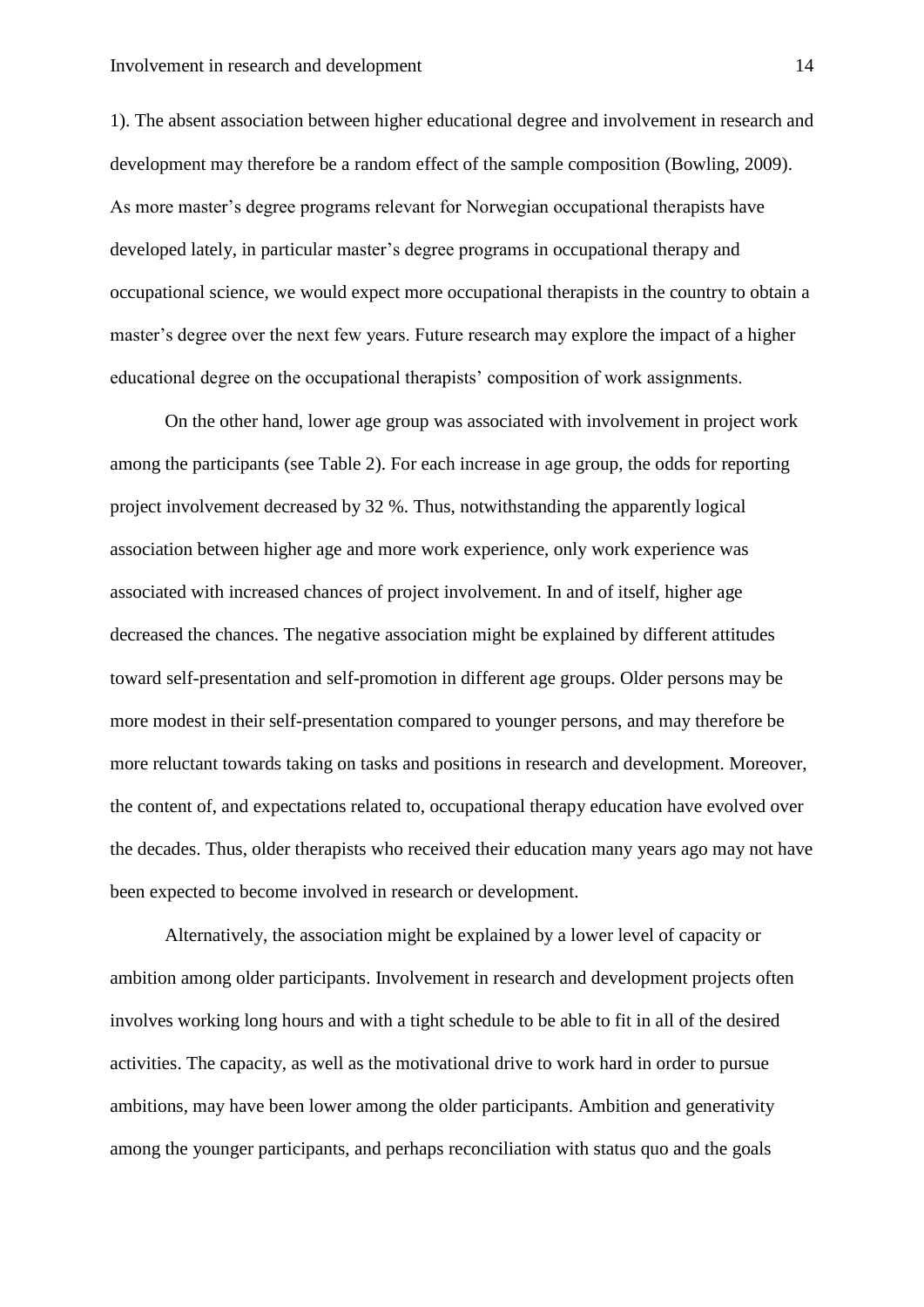already achieved among the older participants, would be in line with psychological development theory (Erikson, 1980). However, in the perspective of what would benefit community-dwelling clients most, it would be important to integrate the ambition and drive among the young with the experience and clinical wisdom of the older. Service leaders and managers may need to consider how they can assist older occupational therapists, who may be more inclined to disengage from research and development initiatives, to re-engage and provide their input to new developments.

Reablement and assistive technology were prioritized topics for research and development projects in both sample subgroups – among those who were involved in research and development projects, and among those who were not involved (see Tables 3 and 4). These priorities diverged from those of Australian mental health clinicians who focused more strongly on how to increase clients' occupational engagement, and on occupation-focused practice (Hitch & Lhuede, 2015). This might reflect differences in theoretical orientation. There is a strong focus on occupational science in Australia, whereas reablement has become a powerful movement in Norway.

However, our results support those from previous Norwegian research, where reablement and assistive technology were two of the six topics that obtained the highest priority score among the municipality-working participants (Gramstad & Nilsen, 2017). Conceptually, 'priorities for future research in the municipalities' (Gramstad & Nilsen, 2017) resembles the information provided in Table 4, consisting of topics for potential projects that those not involved in research and development would like to get involved in. As demonstrated, two of the previously established topics were reiterated by the current study results. This solidifies the importance of these topics for future research on community-based occupational therapy in Norway. We recommend the other topics to be treated with more caution.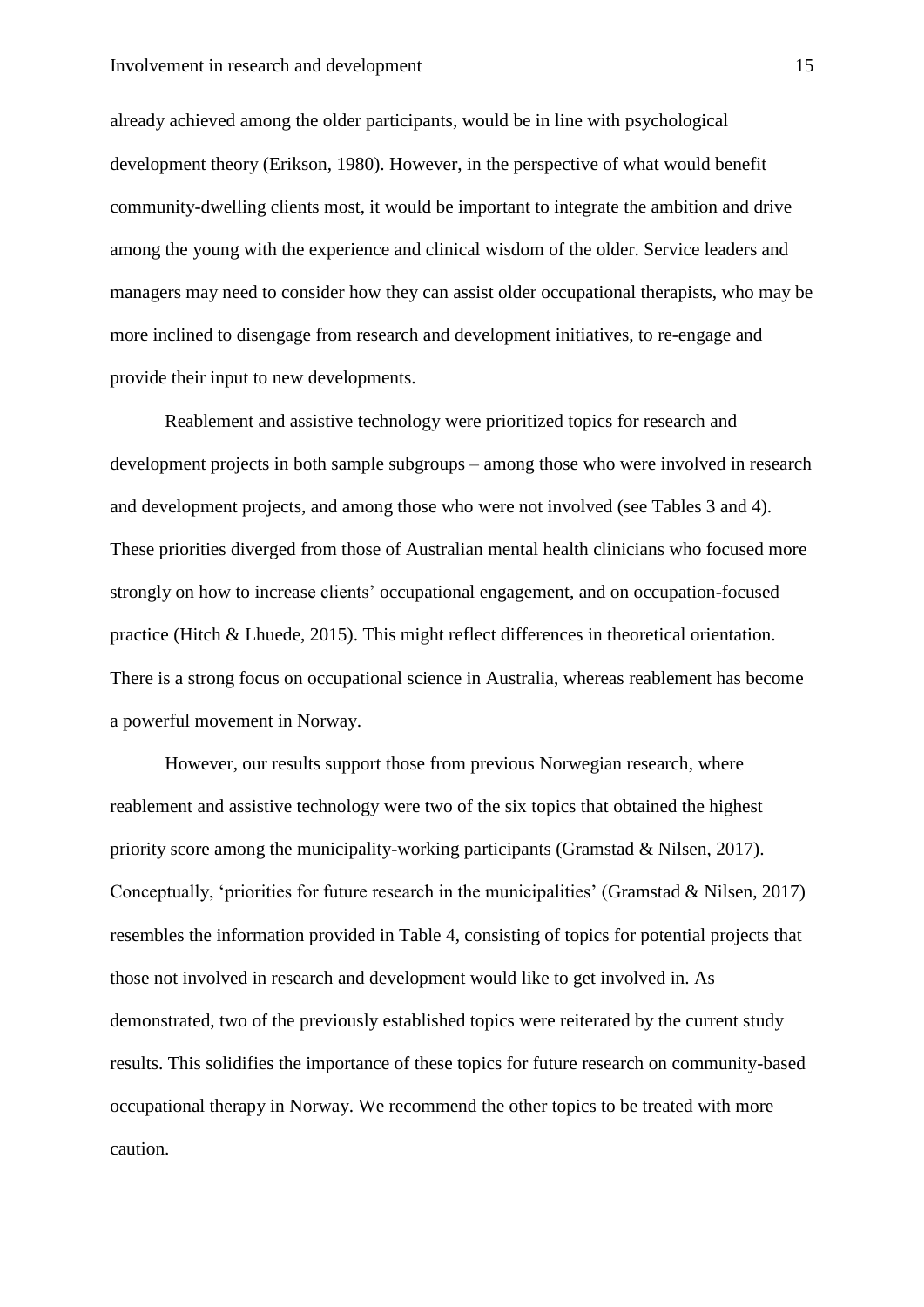Working with assistive devices may feel burdensome because it can easily transform into the occupational therapist's primary identifying characteristic (Arntzen et al., 2018), instead of adding to the occupational therapist's available methods. Moreover, Dolva and coworkers (2018) showed that among those working with assistive technology in the municipalities, the participants did so during more than 50 % of their working hours. Nonetheless, assistive devices were one of the top prioritized research topics among the community-working sample (Table 4), and one of the most frequent topics for currently ongoing projects (Table 3). This paradox may indicate that the municipality-working occupational therapists are fully aware of 'the trap' aspect of assistive devices and are therefore not afraid of exploring and using them as a topic for their research and development projects. Emphasizing assistive devices as an important part of the research agenda in community-based occupational therapy may also be aligned with the rapid and successful growth of reablement in Norwegian communities during the preceding years (Tuntland, Aaslund, Espehaug, Forland, & Kjeken, 2015; Tuntland & Ness, 2014).

## **Study strengths and limitations**

The study employed a cross-sectional research design, with its inherent limitations. The survey tool was developed specifically for this study, and several of the questions have not previously been used in research. However, a pilot study  $(n = 7)$  was conducted to ensure that the questions and response options were relevant and appropriate, and the participants' suggestions were largely incorporated into the survey before collecting the data for the main study. The sample size was considered appropriate for the performed analyses, whereas the response rate (32 %) was rather low. It was, however, similar to the response rate obtained in a previous member survey (Hagby et al., 2014; Horghagen et al., 2015), and it is the response rate that is generally hoped for in large population surveys (Schou-Bredal et al., 2017). Response rates at this level do not necessarily reduce the validity of the data, as previously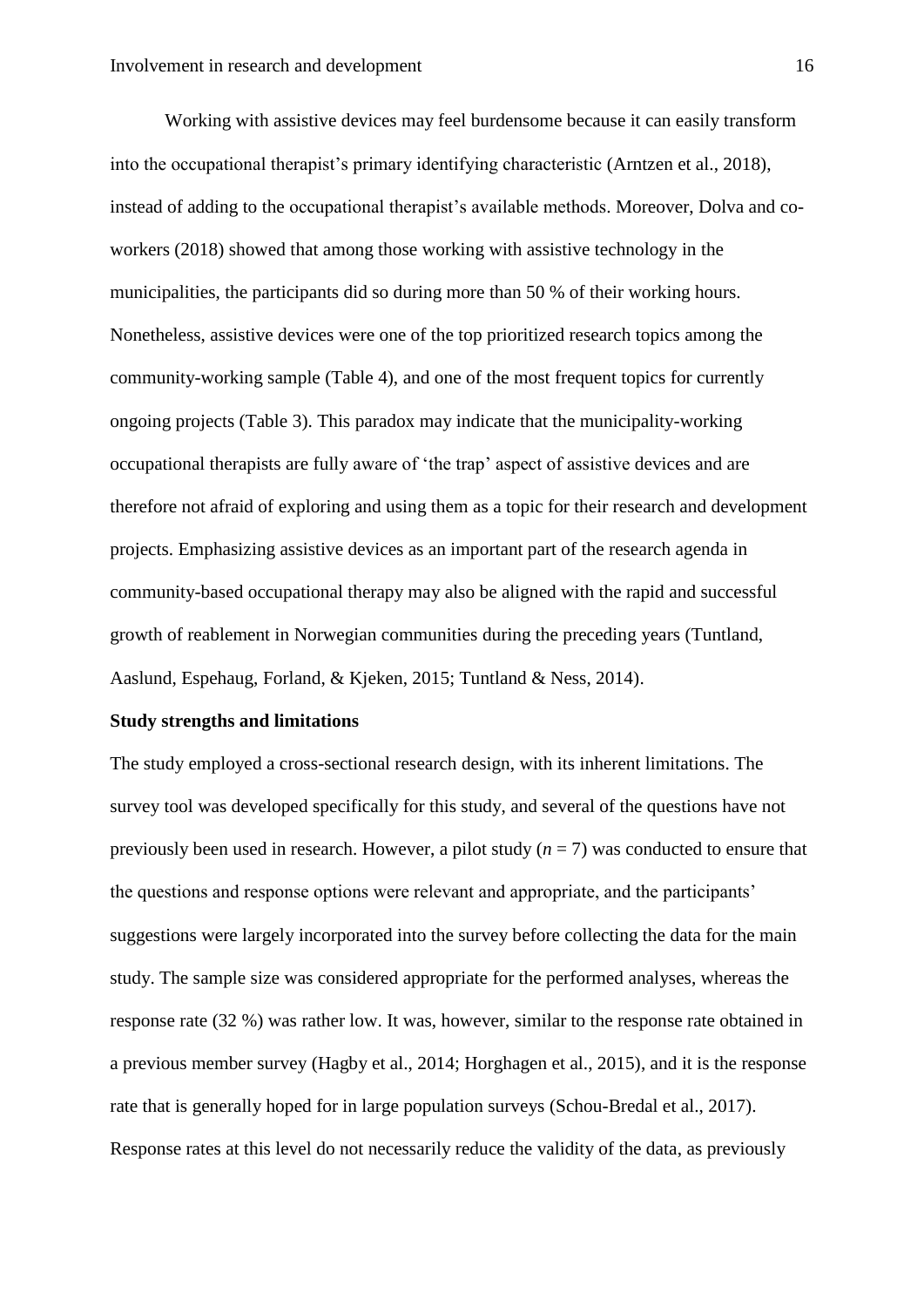shown (Holbrook, Krosnick, & Pfent, 2007). In fact, it is clear that those involved in projects may have been more motivated to answer the survey than those who are not, creating an inherent bias. The data were also based on the participants' self-report, which may produce biased results. For example, it may be easier to state on a survey that one wants to be involved in research and/or development, than it is to actually do it.

# **Conclusion**

Almost half of the participants took part in research and development activities, whereas a slightly larger proportion did not. Being involved in research and development was associated with lower age, having further education, and higher levels of work experience. Among the participants, current as well as prioritized topics for research and development projects were reablement and assistive technology. The study implies that community-working occupational therapists are largely involved, or eager to become involved, in research and development. This resonates well with the rapid changes taking place in community-based services in the country. Future international studies of occupational therapists' involvement in research and development may need to consider the findings in light of local needs and circumstances, and in light of internationally established standards, programs and priorities. To increase the growth and success of occupational therapy research and development, it might be beneficial to negotiate their aims and methods such that they meet pressing local needs while still relating to the strategic needs of the profession.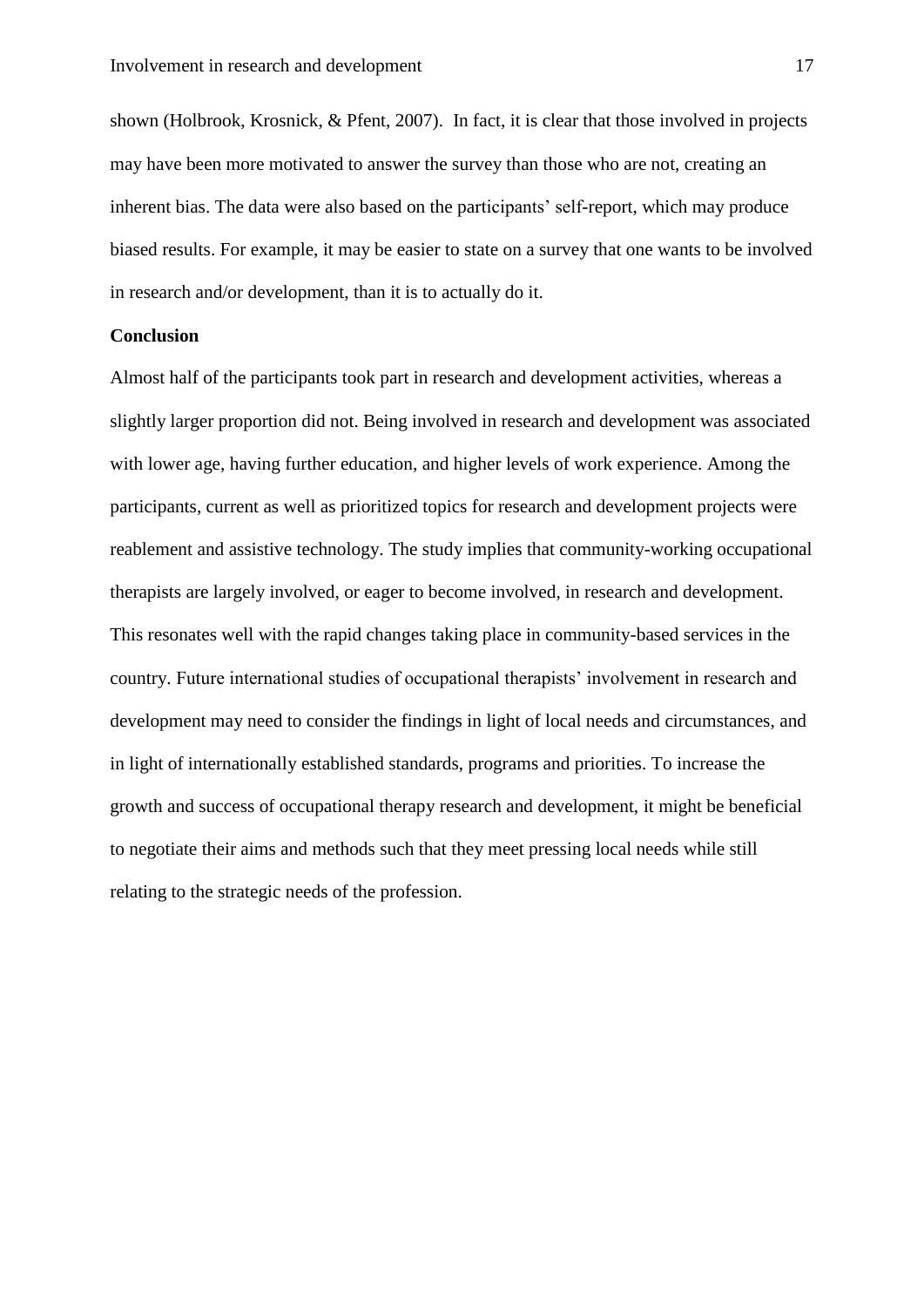#### References

- Aas, R. W., & Grotle, M. (2007). Clients using community occupational therapy services: Sociodemographic factors and the occurrence of diseases and disabilities. *Scandinavian Journal of Occupational Therapy, 14*(3), 150-159. doi:10.1080/11038120600968811
- American Occupational Therapy Association. (2011). Occupational therapy research agenda. *American Journal of Occupational Therapy, 65*(6\_Supplement), S4-S7. doi:10.5014/ajot.2011.65S4
- Andreassen, K. K. (2010). Befolkningens størrelse og alderssammensetning [The population's size and age distribution]. Accessed April 20, 2018, from http://www.ssb.no/a/publikasjoner/pdf/sa120/kap1.pdf
- Arntzen, C., Sveen, U., Hagby, C., Bonsaksen, T., Dolva, A.-S., Thyness, E. M., & Horghagen, S. (2018). Community-based occupational therapy in Norway: Content, dilemmas, and priorities (manuscript in revision). *Scandinavian Journal of Occupational Therapy*.
- Baker, D. I., Gottschalk, M., Eng, C., Weber, S., & Tinetti, M. E. (2001). The design and implementation of a restorative care model for home care. *The Gerontologist, 41*(2), 257-263. doi:10.1093/geront/41.2.257
- Bonsaksen, T., Celo, C., Myraunet, I., Granå, K. E., & Ellingham, B. (2013). Promoting academic-practice partnerships through students' practice placement. *International Journal of Therapy and Rehabilitation, 20*(1), 33-39.

Bowling, A. (2009). *Research methods in health* (3 ed.). Buckingham: Open University Press.

Brown, G. T. (1994). Collaborative research between clinicians and academics: Necessary conditions, advantages and potential difficulties. *Australian Occupational Therapy Journal, 41*(1), 19-26. doi:10.1111/j.1440-1630.1994.tb01807.x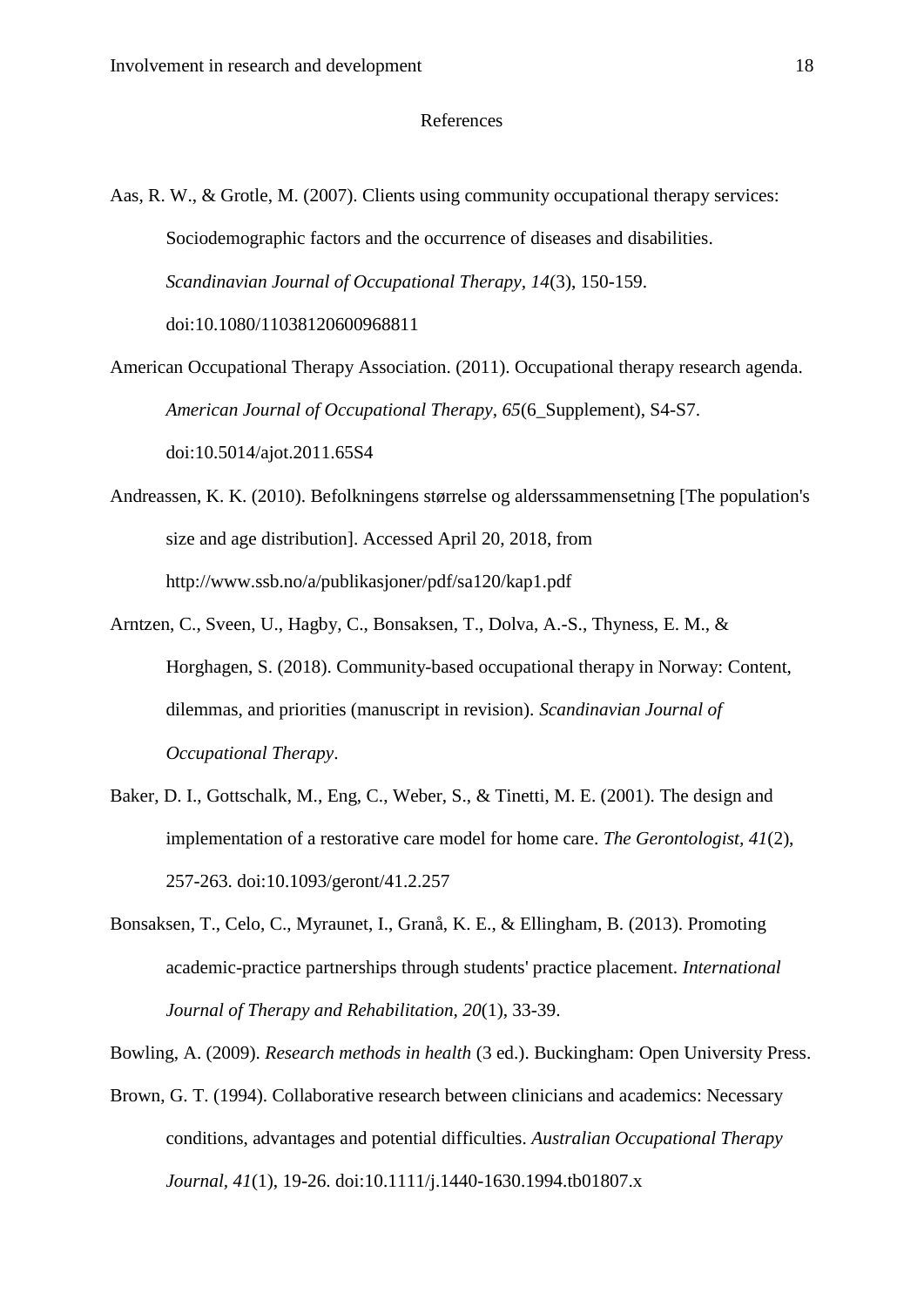- Crist, P., & Kielhofner, G. (Eds.). (2005). *The scholarship of practice. Academic-practice collaborations for promoting occupational therapy*. New York: The Haworth Press Inc.
- Crist, P., Muñoz, J. P., Hansen, A. M. W., Benson, J., & Provident, I. (2005). The practicescholar program: An academic-practice partnership to promote the scholarship of 'best practices'. *Occupational Therapy in Health Care, 19*(1/2), 71-93. doi:10.1300/J003v19n01\_06
- Department of Health. (2008-2009). *St.Meld. 47: Samhandlingsreformen [Report to Parliament 47: The Coordination Act Reform]*. Oslo: Department of Health.
- Dolva, A. S., Bonsaksen, T., Horghagen, S., Sveen, U., Hagby, C., Thyness, E. M., . . . Arntzen, C. (2018). Characteristics of community-based occupational therapy: Results of a Norwegian survey (manuscript in revision). *Scandinavian Journal of Occupational Therapy*.
- Erikson, E. H. (1980). *Identity and the life cycle*. New York: Norton.
- Gramstad, A., & Nilsen, R. (2017). Prioriterte områder for forskning blant kommuneergoterapeuter i Norge [Areas of research prioritized among communityworking occupational therapists in Norway]. *Ergoterapeuten, 60*(3), 36-45.
- Hagby, C., Bonsaksen, T., Dolva, A. S., Horghagen, S., Sveen, U., Solbakken, A. I., & Thyness, E. M. (2014). Bruker norske ergoterapeuter undersøkelses- og vurderingsredskaper? Resultater fra medlemsundersøkelsen i 2013: Del 1 [Do Norwegian occupational therapists use assessment tools? Results from the member survey 2013: Part I]. *Ergoterapeuten, 57*(4), 22-27.
- Hagen, K. (2011). Innovasjon i omsorg: utredning fra utvalg oppnevnt ved kongelig resolusjon av 26. juni 2009 [Care innovation: Exploration from the committee appointed by Royal Decree of 26 June 2009]. Oslo: The Government.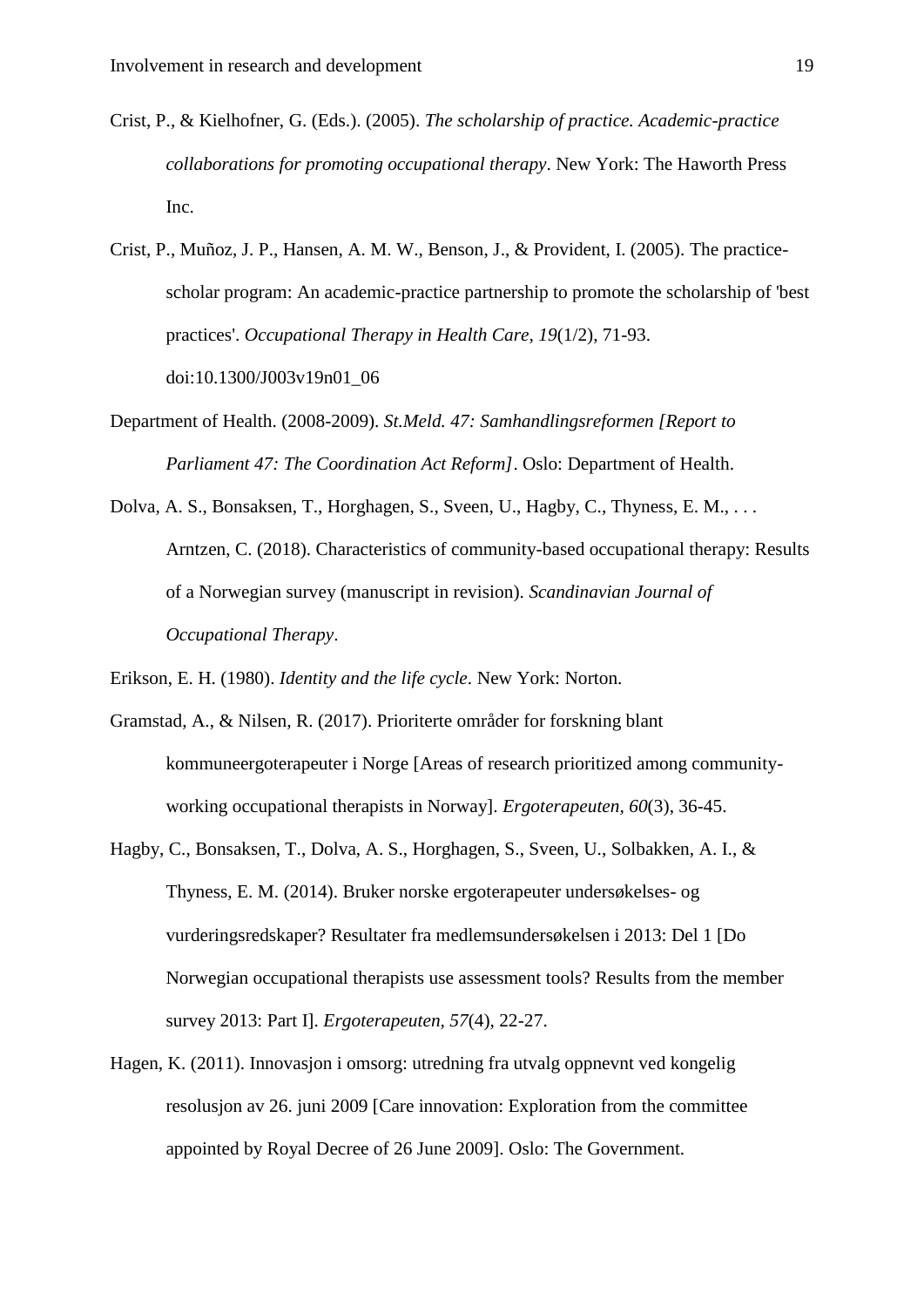- Hitch, D., & Lhuede, K. (2015). Research priorities in mental health occupational therapy: A study of clinician perspectives. *Australian Occupational Therapy Journal, 62*(5), 326- 332. doi:doi:10.1111/1440-1630.12223
- Holbrook, A. L., Krosnick, J. A., & Pfent, A. (2007). The causes and consequences of response rates in surveys by the news media and government contractor survey research firms. In J. Lepkowski, C. Tucker, J. M. Brick, E. D. de Leeuw, L. Japec, P. J. Lavrakas, M. W. Link, & R. L. Sangster (Eds.), *Advances in telephone survey methodology* (pp. 499-528). New York: John Wiley & Sons.
- Horghagen, S., Bonsaksen, T., Dolva, A. S., Hagby, C., Solbakken, A. I., Sveen, U., & Thyness, E. M. (2015). På vei inn i en kunnskapsbasert praksis: Ergoterapeuters begrunnelser for bruk eller ikke bruk av vurderingsredskaper [Moving towards evidence-based practice: Occupational therapists' rationale for using or for not using assessment tools]. *Ergoterapeuten, 58*(6), 48-59.
- IBM Corporation. (2016). SPSS for Windows, version 24. Armonk, NY: IBM Corp.
- Kielhofner, G. (2005a). Scholarship and practice: Bridging the divide. *American Journal of Occupational Therapy, 59*(2), 231-239.
- Kielhofner, G. (2005b). A scholarship of practice: Creating discourse between theory, research and practice. *Occupational Therapy in Health Care, 19*(1/2), 7-16. doi:10.1300/J003v19n01\_02
- Lerdal, A., & Fagermoen, M. S. (Eds.). (2011). *Læring og mestring - et helsefremmende perspektiv i praksis og forskning [Learning and mastery - a health promotion perspective in practice and research]*. Oslo: Gyldendal Norsk Forlag AS.
- Molander, A., & Terum, L. I. (Eds.). (2008). *Profesjonsstudier [Studies of professions]*. Oslo: Universitetsforlaget.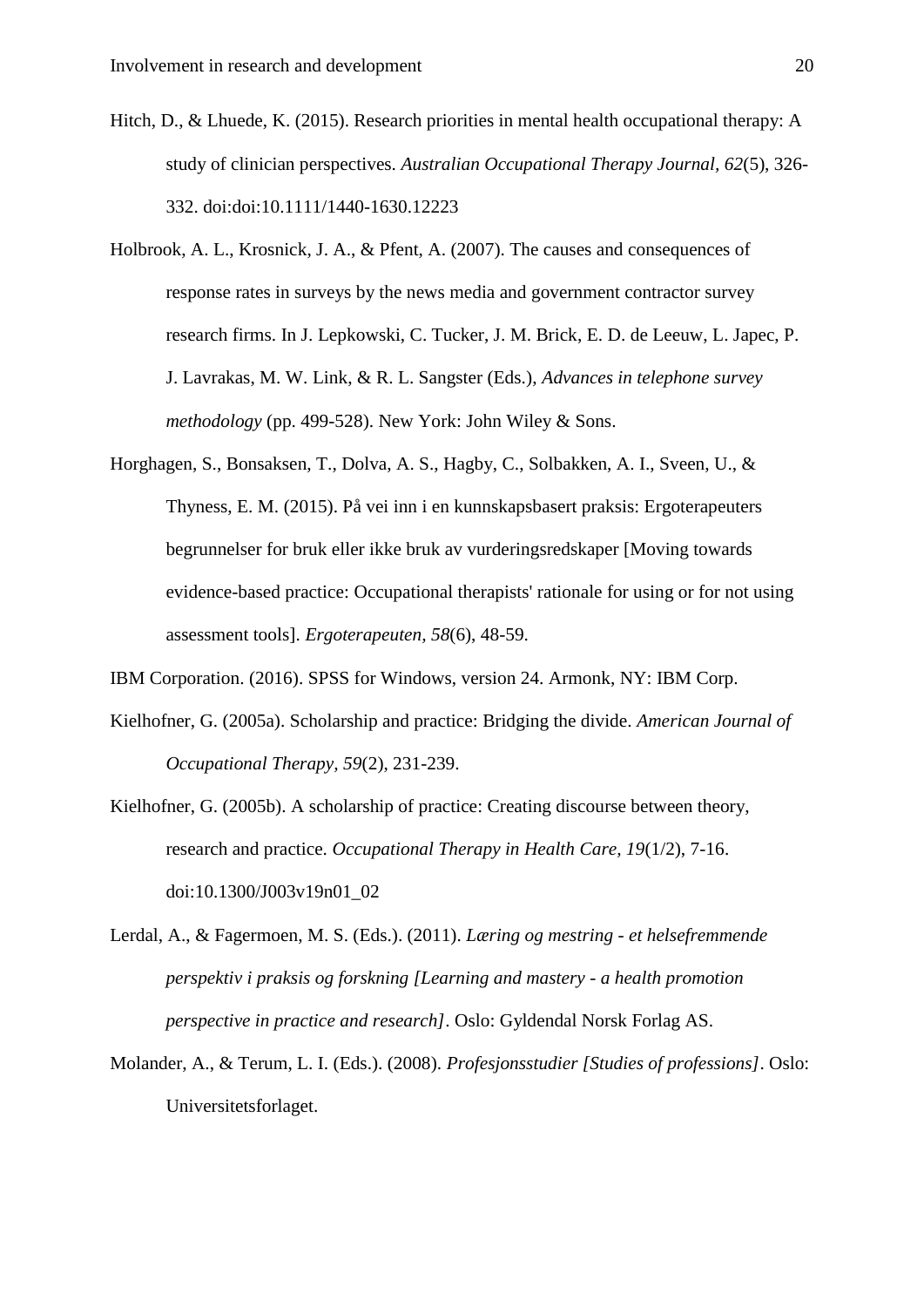- Norwegian Institute of Public Health. (2014). *Helsetilstanden i Norge [The health condition in Norway]* Oslo: Norwegian Institute of Public Health
- Pranger, T., & Brown, G. T. (1990). Collaborative research: Campus and clinic working together. *Canadian Journal of Occupational Therapy, 57*(5), 268-272.

Schou-Bredal, I., Heir, T., Skogstad, L., Bonsaksen, T., Lerdal, A., Grimholt, T. K., & Ekeberg, Ø. (2017). Population-based norms of the Life Orientation Test Revised (LOT-R). *International Journal of Clinical and Health Psychology, 17*(3), 216-224. doi:10.1016/j.ijchp.2017.07.005

- Stigen, L., Bjørk, E., & Lund, A. (2018). The conflicted practice: Municipal occupational therapists' experiences with assessment of clients with cognitive impairments (early online). *Scandinavian Journal of Occupational Therapy*, 1-12. doi:10.1080/11038128.2018.1445778
- Stigen, L., Bjørk, E., Lund, A., & Småstuen, M. C. (2018). Assessment of clients with cognitive impairments: A survey of Norwegian occupational therapists in municipal practice. *Scandinavian Journal of Occupational Therapy, 25*(2), 88-98. doi:10.1080/11038128.2016.1272633
- Taylor, M. C. (2007). *Evidence-based practice for occupational therapists* (2 ed.). Oxford: Blackwell Publishing.
- The Parliament's committee for health. (2015-2016). Innst. 40 S (2015–2016): Innstilling til Stortinget fra helse- og omsorgskomiteen om fremtidens primærhelsetjeneste - nærhet og helhet [Prop. 40S (2015-2016): Proposition to the Parliament from the Health and Care Committee on the primary healthcare services of the future - proximity and holism]. Oslo: The Government.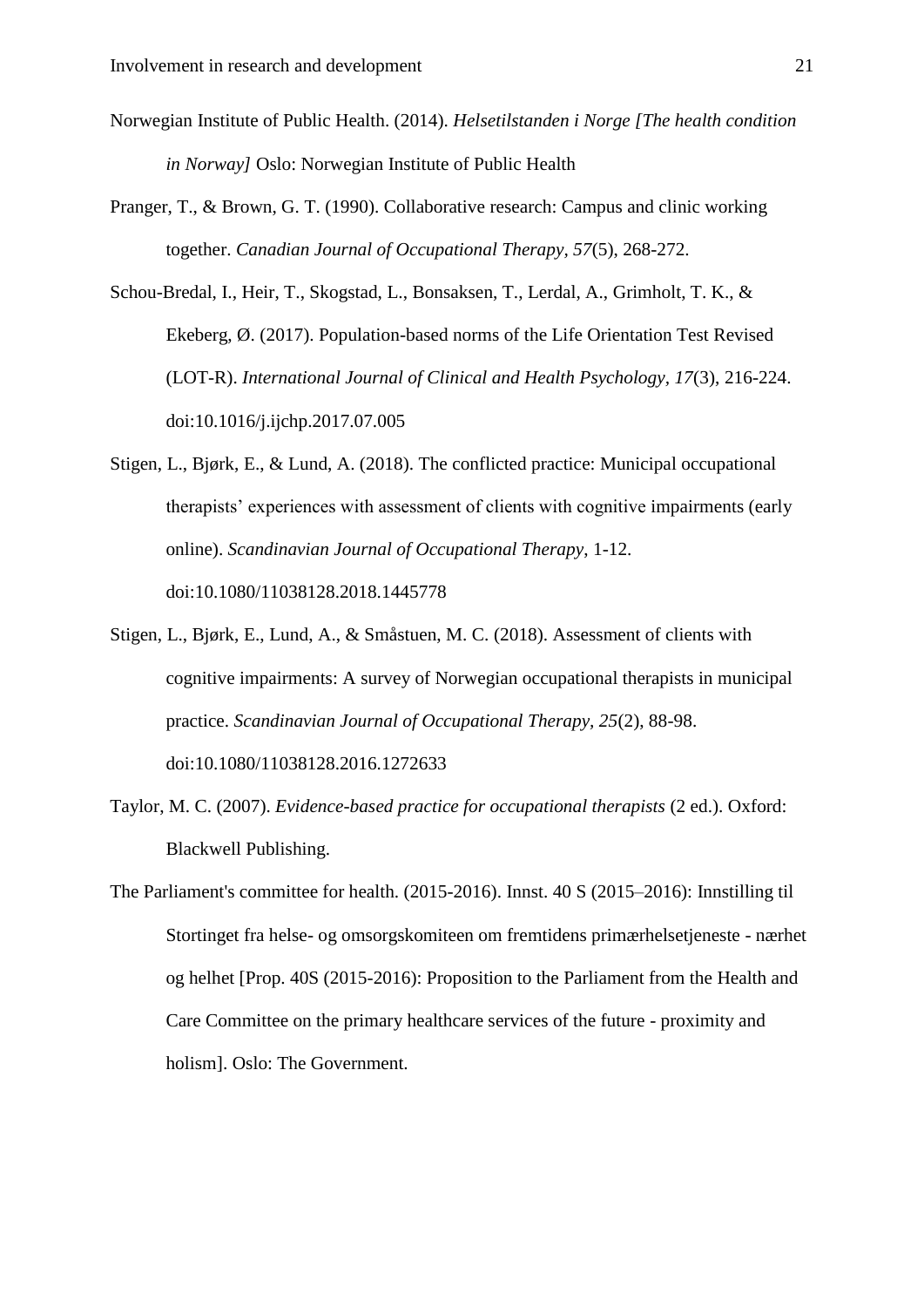Tuntland, H., Aaslund, M. K., Espehaug, B., Forland, O., & Kjeken, I. (2015). Reablement in community-dwelling older adults: a randomised controlled trial. *BMC Geriatrics, 15*, 145. doi:10.1186/s12877-015-0142-9

Tuntland, H., & Ness, N. E. (2014). *Hverdagsrehabilitering [Reablement]*. Oslo: Gyldendal.

World Federation of Occupational Therapists (2018). Programme areas. Accessed June 26,

2018, from

http://www.wfot.org/AboutUs/ManagementStructureOrganisation/ProgrammeAreas.as px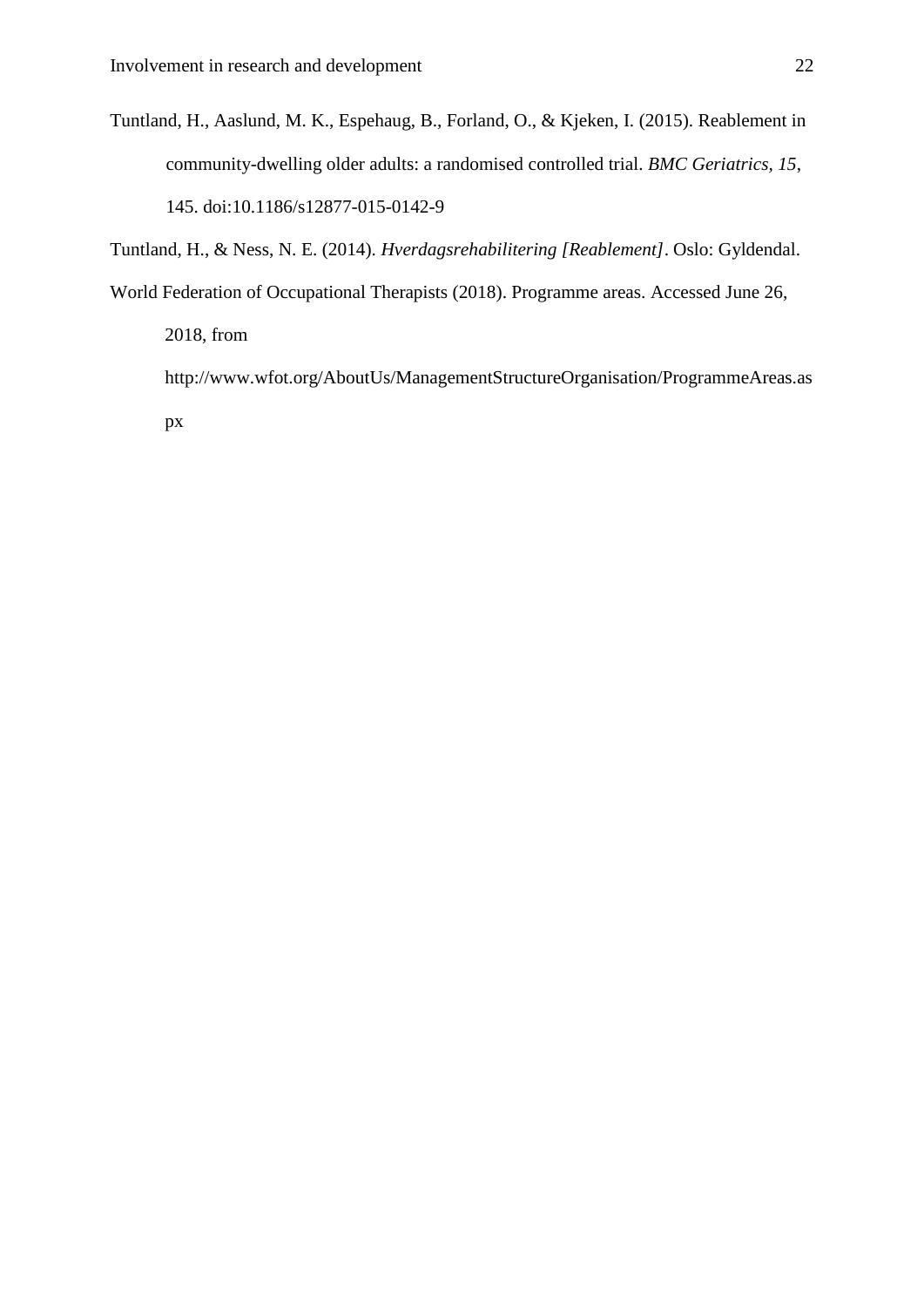|                                                                                                                  | Involved in project | Not involved in project |                  |  |
|------------------------------------------------------------------------------------------------------------------|---------------------|-------------------------|------------------|--|
| Variables                                                                                                        | $(n = 245)$         | $(n=316)$               | $\boldsymbol{p}$ |  |
|                                                                                                                  | M(SD)               | M(SD)                   |                  |  |
| Age (years)                                                                                                      | 43.4(11.3)          | 41.3(11.7)              | 0.03             |  |
| Work experience (years)                                                                                          | 18.5(10.0)          | 14.9(9.5)               | < 0.001          |  |
|                                                                                                                  | n(%)                | n(%)                    |                  |  |
| Female gender                                                                                                    | 228 (93.1)          | 293 (92.7)              | 0.88             |  |
| Master's level education                                                                                         | 16(6.5)             | 15(4.7)                 | 0.36             |  |
| Further education                                                                                                | 168(68.6)           | 131(41.5)               | < 0.001          |  |
| Job change during last year                                                                                      | 55 (22.4)           | 62(19.6)                | 0.41             |  |
| Located together with other OTs                                                                                  | 160(65.3)           | 216(68.4)               | 0.45             |  |
| Full-time employment                                                                                             | 197 (80.4)          | 228 (72.2)              | 0.02             |  |
| <i>Note.</i> Statistical tests are independent <i>t</i> -tests for continuous variables and Chi-square tests for |                     |                         |                  |  |

# *Characteristics of the study sample (n = 561)*

*Note.* Statistical tests are independent *t*-tests for continuous variables and Chi-square tests for categorical variables.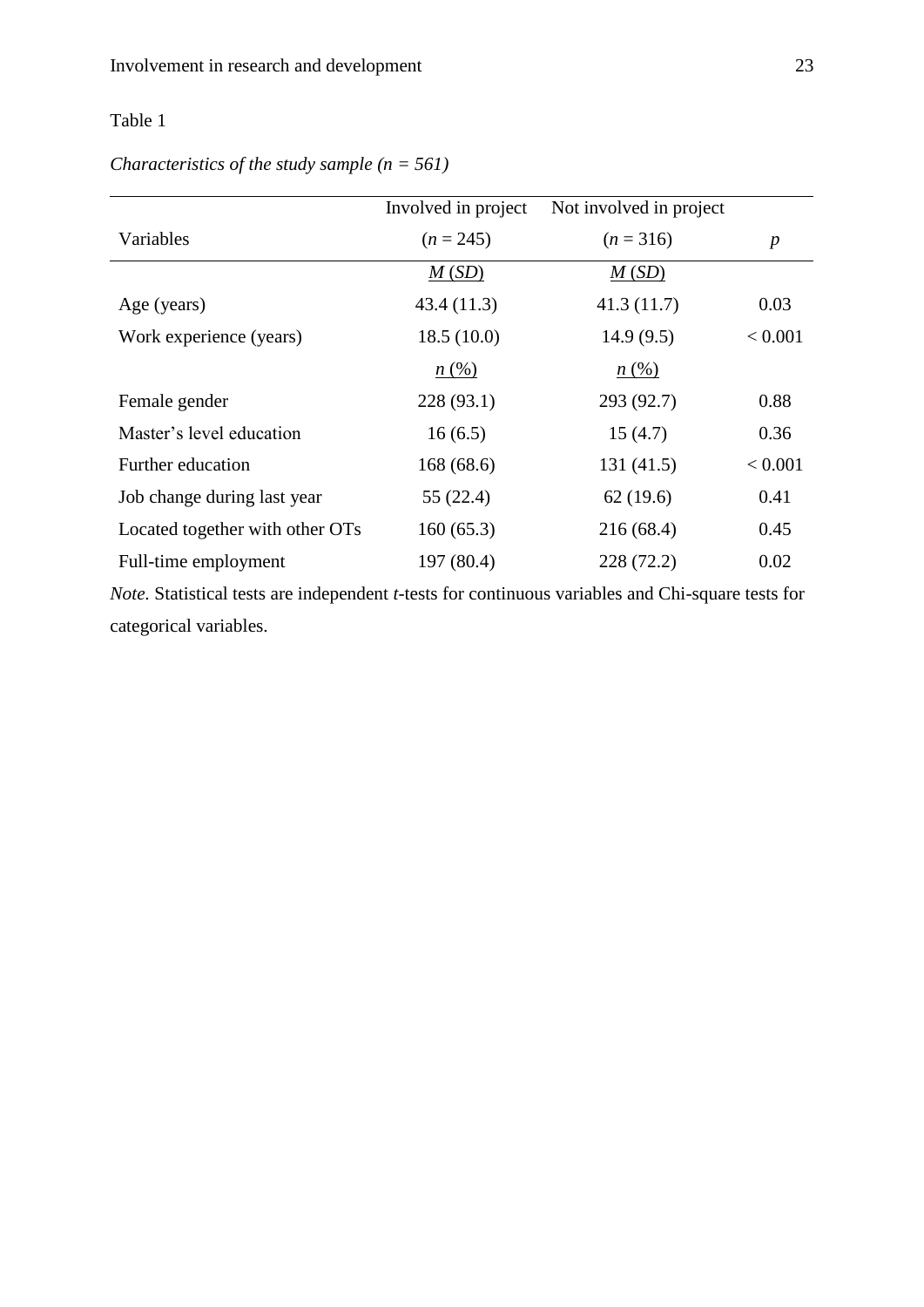*Multivariate logistic regression analysis showing associations between the study variables and involvement in project work (n = 561)*

|                                 |                   | Adjusted model |      |               |
|---------------------------------|-------------------|----------------|------|---------------|
| Independent variables           | B(SE)             | Wald           | OR   | 95 % CI       |
| Age group                       | $-0.39*(0.14)$    | 7.61           | 0.68 | $0.51 - 0.89$ |
| Gender                          | $-0.02(0.36)$     | 0.00           | 0.98 | $0.49 - 1.97$ |
| <b>Education</b> level          | $-0.21(0.39)$     | 0.30           | 0.81 | $0.37 - 1.74$ |
| Further education               | $0.98**$ $(0.20)$ | 24.89          | 2.66 | 1.81-3.90     |
| Work experience                 | $0.37**$ (0.09)   | 16.56          | 1.44 | $1.21 - 1.72$ |
| Job change                      | 0.39(0.23)        | 2.83           | 1.48 | $0.94 - 2.32$ |
| Located together with other OTs | $-0.15(0.19)$     | 0.59           | 0.86 | $0.59 - 1.26$ |
| Full-time employment            | 0.36(0.22)        | 2.69           | 1.44 | $0.93 - 2.22$ |

*Note.* Adjusted model parameters: Nagelkerke  $R^2 = 0.15$ , Cox & Snell  $R^2 = 0.11$ , Model  $\chi^2 = 65.018$ ,  $p < 0.001$ . Reference categories for the independent variables are lower age group, male gender, bachelor level education, no further education, low work experience, no job change last year, not located with other occupational therapists, and not full job.

\*\**p* < 0.001

\**p* < 0.01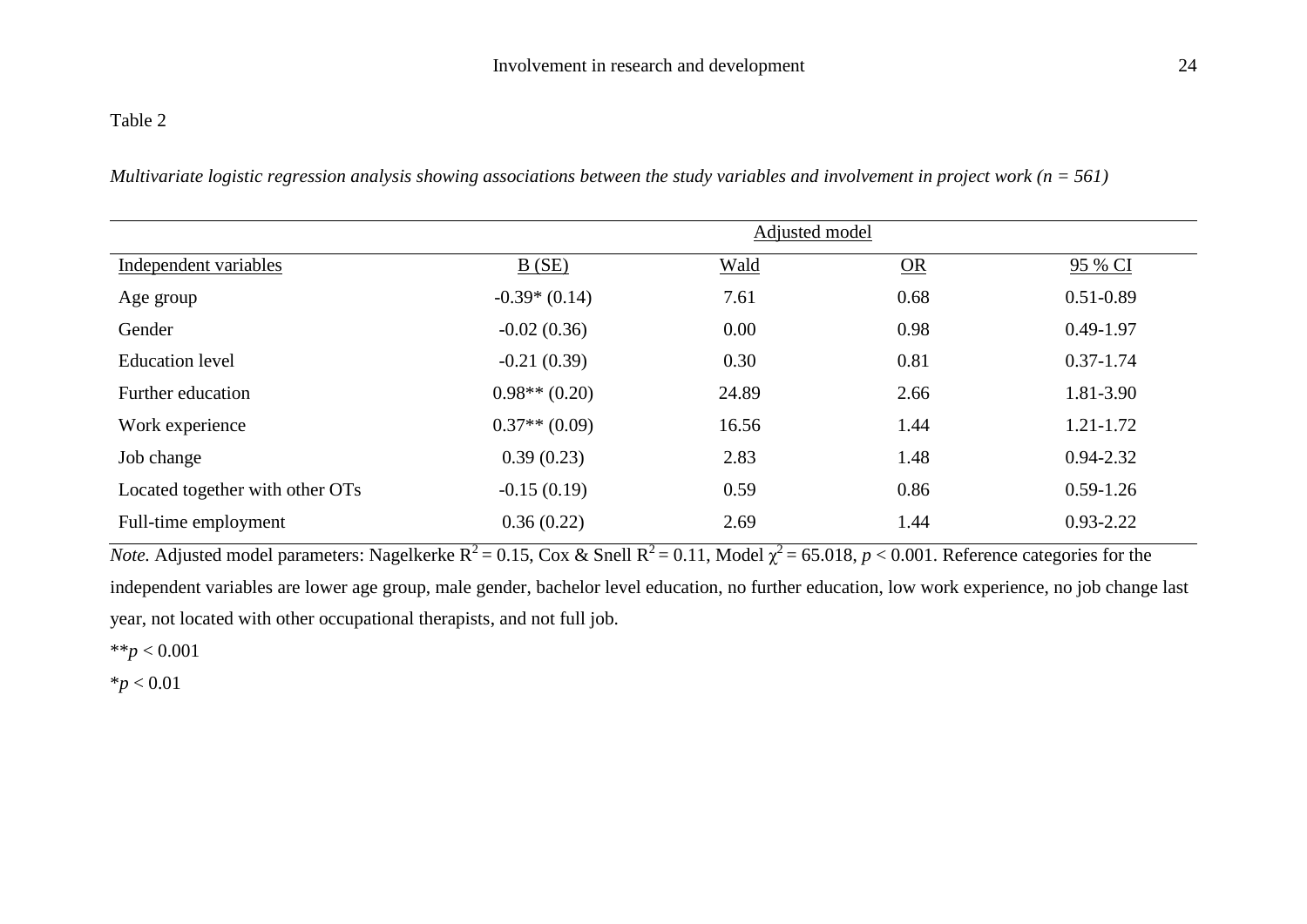*Categories and examples of research and development projects (n=263) in which community-*

*working occupational therapists were involved* 

| Rank $(n)$ | Category       | Area                  | Topic examples                        |
|------------|----------------|-----------------------|---------------------------------------|
| 1(60)      | Community-     | Occupational therapy  | Planning OT services, procedures,     |
|            | based services |                       | priorities, interventions             |
|            |                | Interprofessional     | Teamwork/-roles, coordinating,        |
|            |                | service               | patient-lapse, home-based service     |
|            |                |                       | Planning services and buildings       |
|            |                | Community welfare     | (day center, service home, life-      |
|            |                |                       | long-standard)                        |
| 2(55)      | Reablement     | Mastery of everyday   | Assessments, nutrition and diets,     |
|            |                | activities            | activity-friend, active life/physical |
|            |                |                       | activity, social meeting places       |
| 3(54)      | Assistive      | Assistive technology  | Distribution and service, visual      |
|            | technology     | and devices           | and hearing technology,               |
|            |                |                       | innovation projects (electronic       |
|            |                |                       | medicine dispenser, APP's)            |
| 4(22)      | Prevention     | Assessments, services | Prevention of falls, fire, social     |
|            |                | and courses           | isolation                             |
| 5(19)      | Dementia       | Cognition and         | Assessments, procedures and           |
|            |                | interventions         | programs, dementia and                |
|            |                |                       | homebased service, 'faith model',     |
|            |                |                       | voluntary assistance                  |
| 6(19)      | Rehabilitation | Service and           | Outpatient services, professional     |
|            |                | intervention          | service designing, professional       |
|            |                |                       | networks, stroke                      |
|            |                |                       | rehab/intervention, cancer,           |
|            |                |                       | innovative rehabilitation             |
| 7(14)      | Children and   | Health, school,       | Developing OT services,               |
|            | youth          | leisure, parents      | procedures, parental supervision,     |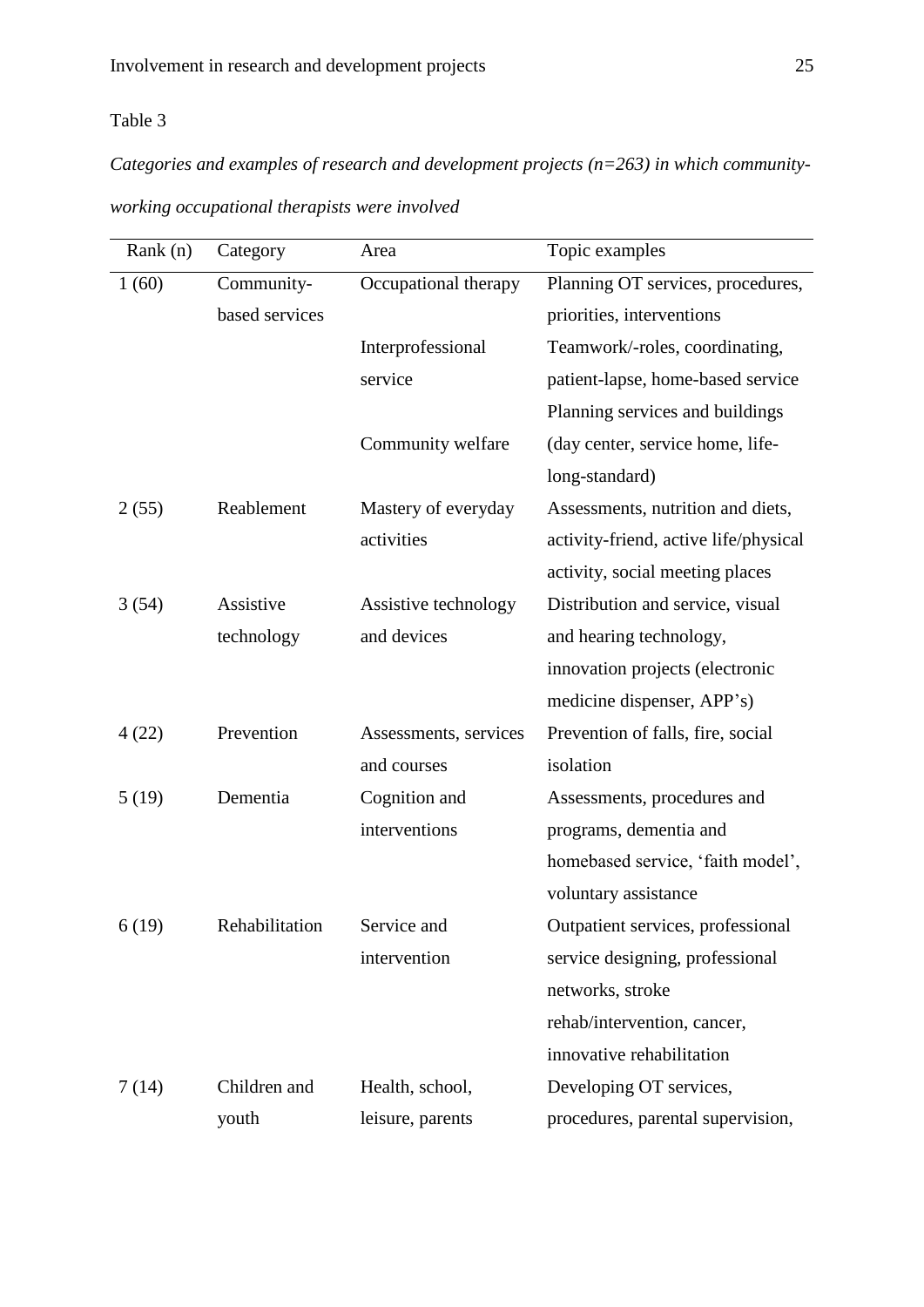|        |       |                 | school based OT, health and          |
|--------|-------|-----------------|--------------------------------------|
|        |       |                 | physical activity, function, obesity |
| 8 (20) | Other | Different areas | 'Healthy lives', elderly, universal  |
|        |       |                 | design, psychiatry, mental health,   |
|        |       |                 | alcohol and drugs problems etc.      |

*Note*. The analysis is based on the responses of participants who reported that they currently were involved in research and development projects.